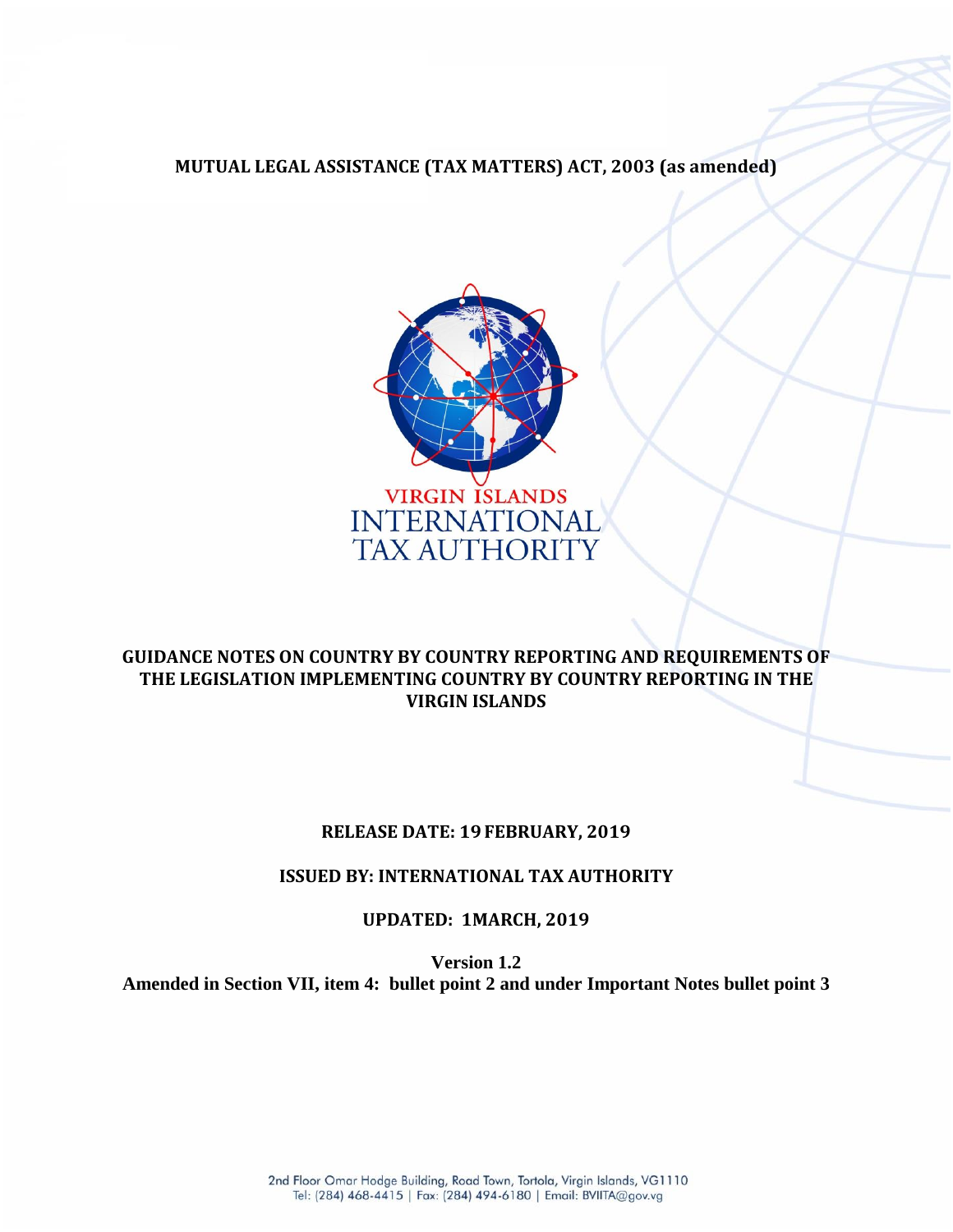#### **CONTENTS**

- I. Overview of Country by Country Reporting
- II. Applicable Legislation in the British Virgin Islands for Country by Country Reporting
- III. Purpose of this Guidance
- IV. The Competent Authority for Country by Country Reporting in the British Virgin Islands
- V. Definition of some key terms used in this guidance
- VI. Guidance on Registration for Constituent Entities
- VII. Means of Registration
- VIII. Registration Deadline Dates
- IX. Notification of Changes to Registration details
- X. Guidance on Reporting for Country by Country
- XI. Reporting Fiscal year
- XII. Time for filing
- XIII. Source of Data used for preparing Reports
- XIV. Main Business activities
- XV. Means of Reporting
- XVI. Deemed Listing Provision
- XVII. Confidentiality of information provided in Country by Country Reports
- XVIII. Master Filing and Local Filing
- XIX. Penalties for failure to comply with the requirements of the Country by Country Reporting Legislation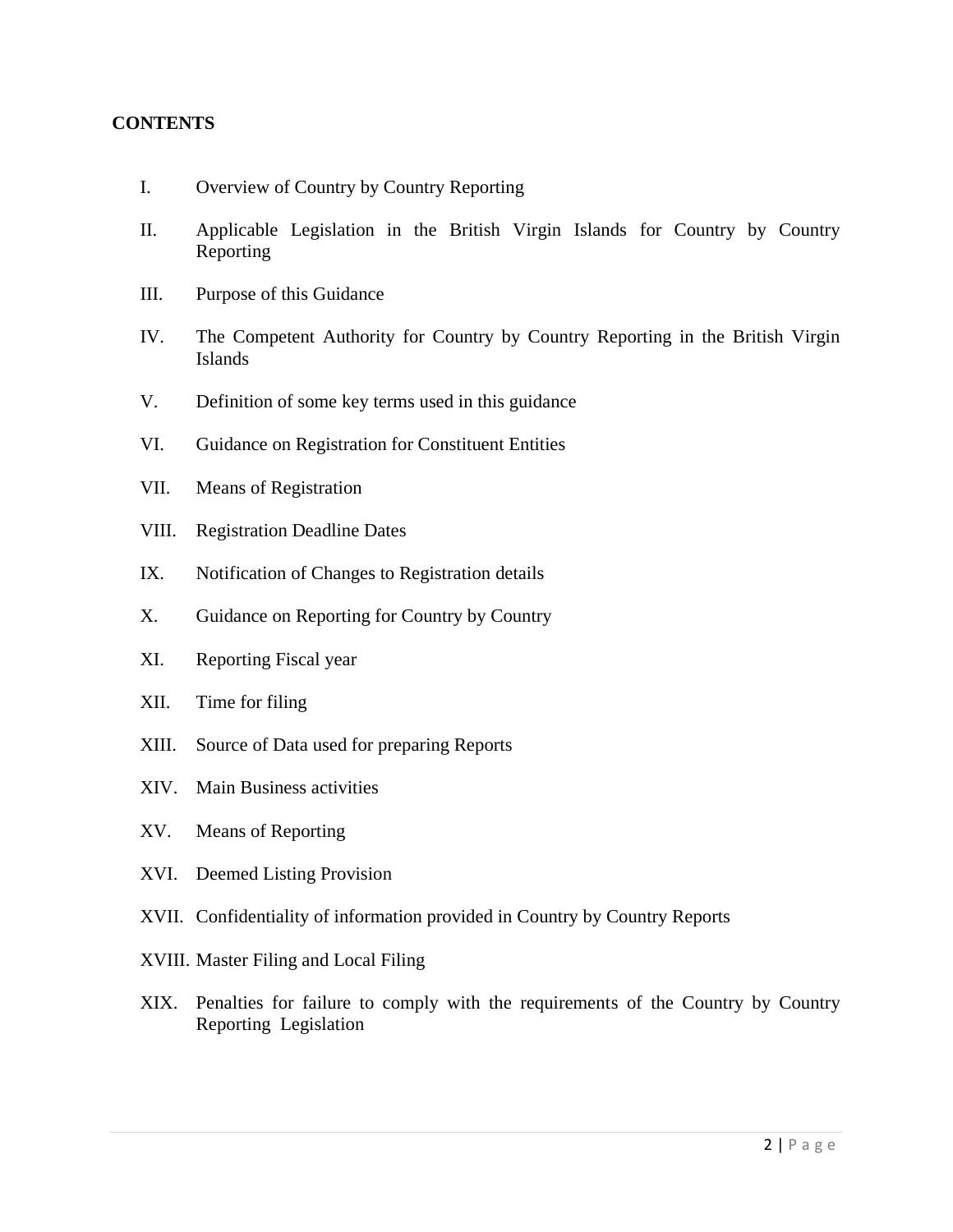#### **Annexes:**

**Annex I –** Templates for Authorsation Letters for Country by Country Reporting Registration Applications in the British Virgin Islands

**Annex II –** Template for Information required for Registration under section 38 of the Mutual Legal Assistance (Tax Matters) Act, as amended

**Annex III -** OECD Model Template for the Country by Country Report

Table 1: Overview of Allocation of Income, taxes and business activities by tax jurisdiction

**Table 2:** List of all the Constituent Entities of the MNE Group included in each aggregation per tax jurisdiction

**Table 3:** Additional Information

**Annex IV -** Specific instructions for Tables produced in Annex III of this Guidance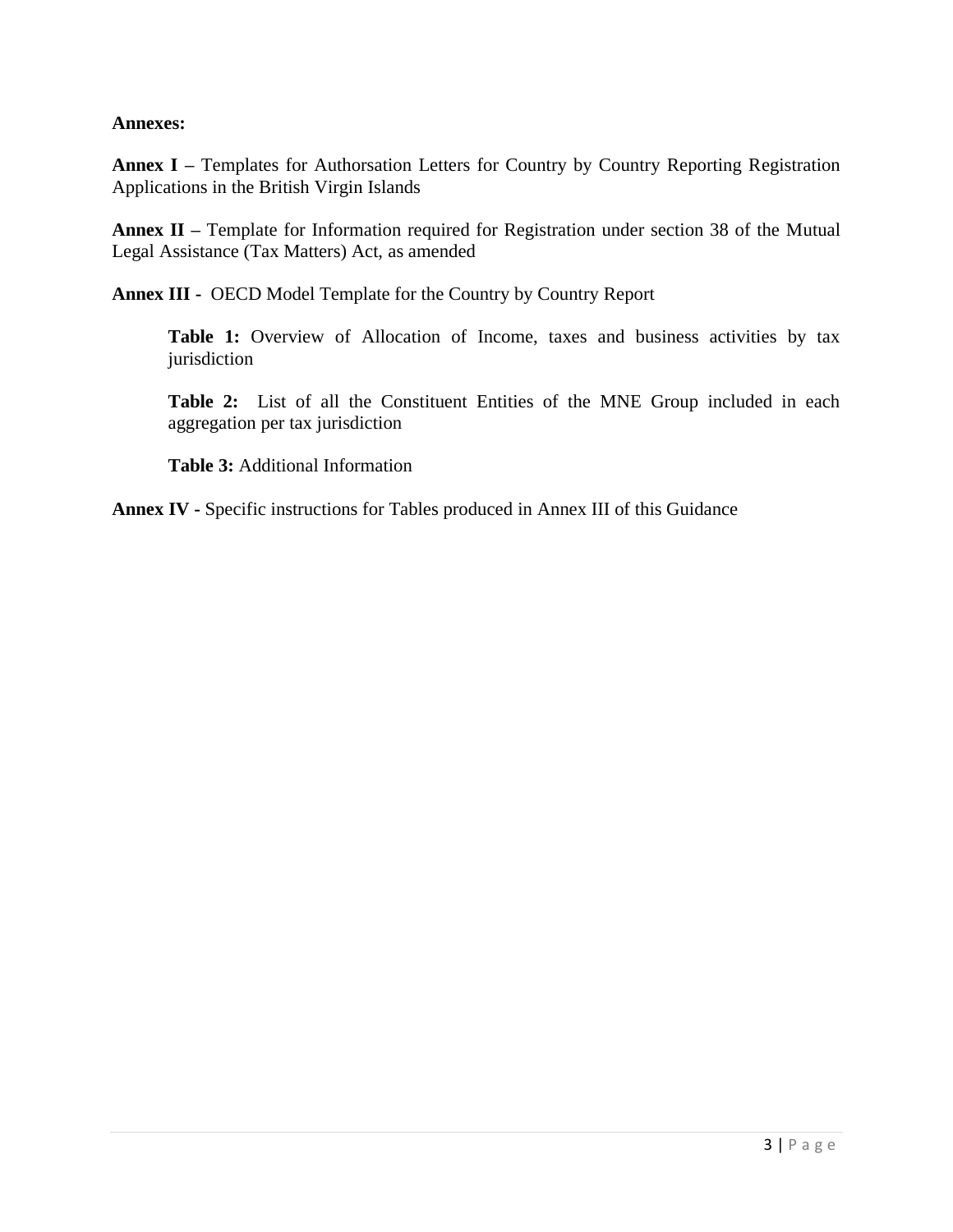### **I. Overview of Country by Country Reporting**

- 1. Country by Country Reporting (CbCR) is part of Action 13 of the OECD/G20 Action Plan on Base Erosion and Profit Shifting (BEPS).
- 2. Action 13 of the Action Plan on BEPS recognizes that enhancing transparency for tax administration by providing them with adequate information to conduct transfer pricing risk assessments and examinations is an essential part of tackling the base erosion and profit shifting problem. As such, CbCR requires multinational enterprises (MNE) which meet the criteria, to file a country by country report with the tax authority.
- 3. The CbC Report provides a breakdown of the amount of revenue, profits, taxes and other indicators of economic activities for each tax jurisdiction in which the MNE Group does business.
- 4. CbCR only applies to MNE Groups with annual consolidated group revenue of not less than seven hundred and fifty million euros,  $(\epsilon 750$  million) in the preceding fiscal year for the MNE Group.
- 5. For these purposes, **"Group"** means a collection of enterprises related through ownership or control such that it is either required to prepare Consolidated Financial Statements for financial reporting purposes under applicable accounting principles or would be so required if equity interests in any of the enterprises were traded on a public securities exchange. And, an **"MNE Group"** means any group that includes two or more enterprises the tax residence for which is in different jurisdictions, or includes an enterprise that is resident for tax purposes in one jurisdiction and is subject to tax with respect to the business carried out through a permanent establishment in another jurisdiction; and is not an excluded MNE Group. An **"Excluded MNE Group"** is a Group which does not meet the above-mentioned threshold.
- 6. For more general information and guidance on CbCR and its requirements please refer to the following websites:
- **General Information on Country by Country Reporting**

[http://www.oecd.org/tax/automatic-exchange/about-automatic-exchange/country-by](http://www.oecd.org/tax/automatic-exchange/about-automatic-exchange/country-by-country-reporting.htm)[country-reporting.htm](http://www.oecd.org/tax/automatic-exchange/about-automatic-exchange/country-by-country-reporting.htm)

**Action 13 - 2015 Final Report:**

[http://www.oecd.org/tax/transfer-pricing-documentation-and-country-by-country](http://www.oecd.org/tax/transfer-pricing-documentation-and-country-by-country-reporting-action-13-2015-final-report-9789264241480-en.htm)[reporting-action-13-2015-final-report-9789264241480-en.htm](http://www.oecd.org/tax/transfer-pricing-documentation-and-country-by-country-reporting-action-13-2015-final-report-9789264241480-en.htm)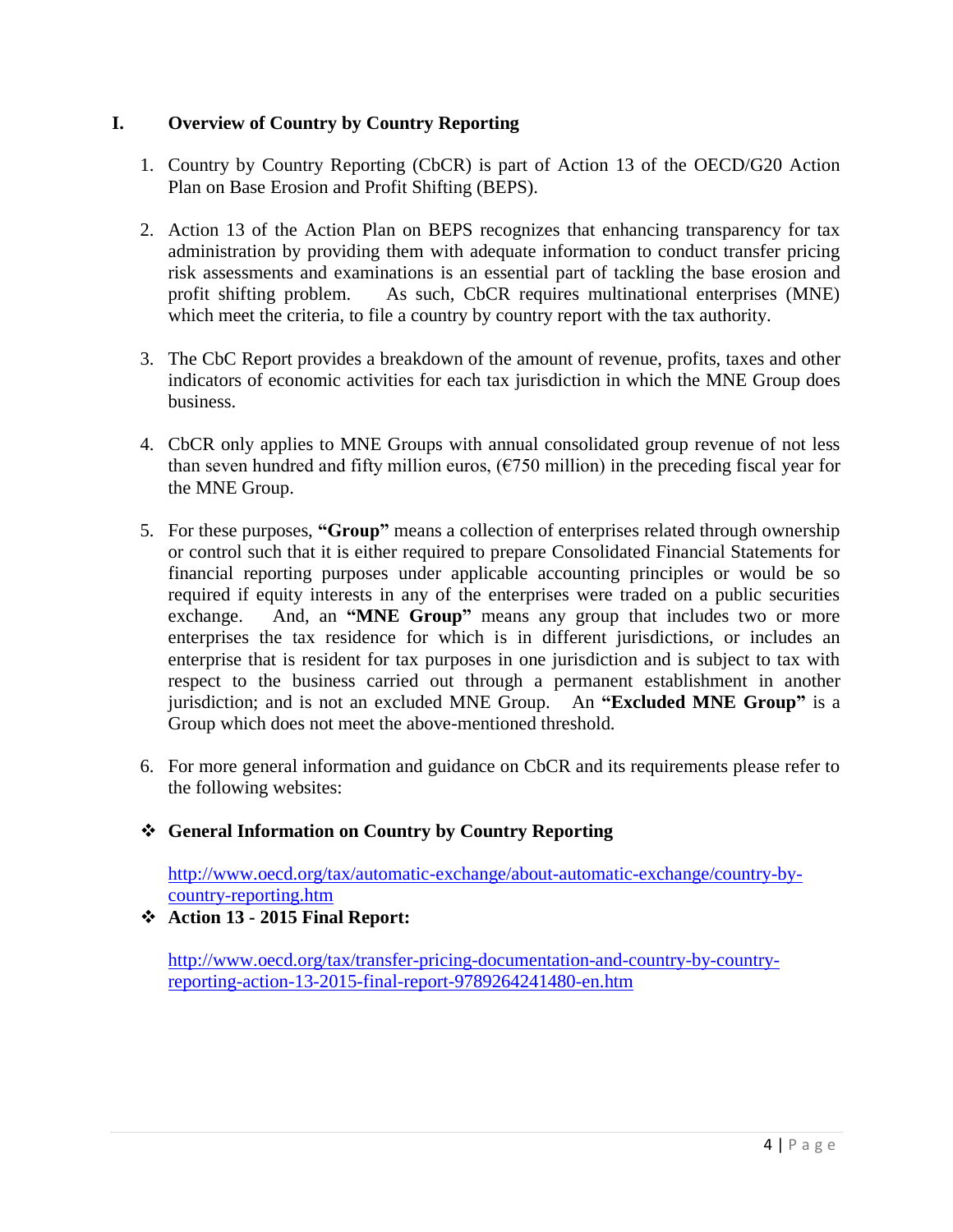## **Country by Country Implementation Guidance:**

[http://www.oecd.org/ctp/guidance-on-the-implementation-of-country-by-country](http://www.oecd.org/ctp/guidance-on-the-implementation-of-country-by-country-reporting-beps-action-13.pdf)[reporting-beps-action-13.pdf](http://www.oecd.org/ctp/guidance-on-the-implementation-of-country-by-country-reporting-beps-action-13.pdf)

[http://www.oecd.org/tax/beps/country-by-country-reporting-handbook-on-effective](http://www.oecd.org/tax/beps/country-by-country-reporting-handbook-on-effective-implementation.pdf)[implementation.pdf](http://www.oecd.org/tax/beps/country-by-country-reporting-handbook-on-effective-implementation.pdf)

[http://www.oecd.org/tax/guidance-on-transfer-pricing-documentation-and-country-by](http://www.oecd.org/tax/guidance-on-transfer-pricing-documentation-and-country-by-country-reporting-9789264219236-en.htm)[country-reporting-9789264219236-en.htm](http://www.oecd.org/tax/guidance-on-transfer-pricing-documentation-and-country-by-country-reporting-9789264219236-en.htm)

### **CbCR XML Schema User Guide:**

[http://www.oecd.org/tax/country-by-country-reporting-xml-schema-user-guide-for-tax](http://www.oecd.org/tax/country-by-country-reporting-xml-schema-user-guide-for-tax-administrations.pdf)[administrations.pdf](http://www.oecd.org/tax/country-by-country-reporting-xml-schema-user-guide-for-tax-administrations.pdf)

## **Frequently Asked Questions on CbCR:**

<http://www.oecd.org/ctp/beps-frequentlyaskedquestions.htm#Action13>

7. A good understanding of the Action 13 Final Report is critical to understanding and interpreting the CbCR requirements and should be read in conjunction with the Mutual Legal Assistance (Tax Matters) Act, (No. 8 of 2018).

### **II. Applicable Legislation in the British Virgin Islands**

- 1. The Government of the British Virgin Islands has implemented Country by Country Reporting by way of amendment to the Mutual Legal Assistance (Tax Matters) Act, 2003, (MLA) by way of Act No. 8 of 2018. The insertion of a new Part IV of the said Act now requires Reporting Entities resident in the British Virgin Islands to collect, maintain and report information for exchange with partner jurisdictions and impose a registration obligation on all Constituent Entities resident in the British Virgin Islands.
- **2.** A copy of the legislation, can be found on our website: <http://www.bvi.gov.vg/aeoi-beps>

### III. **Purpose of this Guidance**

1. This Guidance is intended to aid businesses that may have responsibilities to report information under Part IV of the Mutual Legal Assistance (Tax Matters) Act as amended for Country by Country reporting. It is also intended as a reference source for Constituent Entities resident in the British Virgin Islands, and relevant professionals for use alongside the BVI's CbCR legislation and OECD related documents.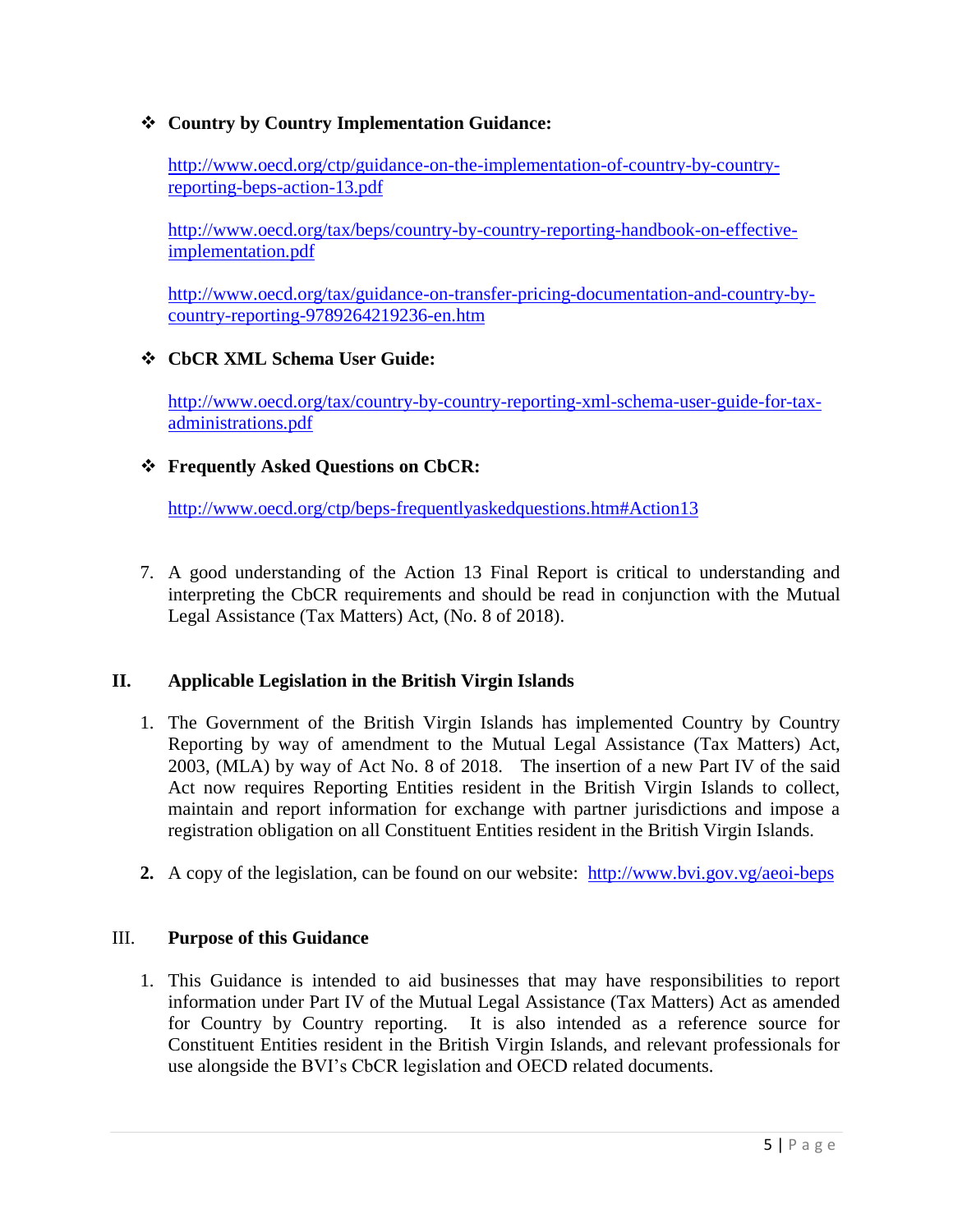2. Constituent Entities resident in the British Virgin Islands are encouraged to seek independent professional advice if they are uncertain in any way of their obligations under the BVI's CbCR legislation.

## **IV. The Competent Authority for Country by Country Reporting in the British Virgin Islands**

- 1. The International Tax Authority (ITA) is the Competent Authority responsible for the implementation and the administration of the Country by Country Reporting in the British Virgin Islands.
- 2. The ITA is responsible for ensuring that relevant Constituent Entities resident in the British Virgin Islands comply with their obligations under the BVI's CbCR legislation.

## **V. Definition of some key terms used in this guidance**

**"Group"** means a collection of enterprises related through ownership or control such that it is either required to prepare Consolidated Financial Statements for financial reporting purposes under applicable accounting principles or would be so required if equity interests in any of the enterprises were traded on a public securities exchange;

### **"Multinational Enterprises (MNE) Group"** means any Group that

- (a) includes two or more enterprises the tax residence for which is in different jurisdictions, or includes an enterprise that is resident for tax purposes in one jurisdiction and is subject to tax with respect to the business carried out through a permanent establishment in another jurisdiction; and
- (b) is not an Excluded MNE Group;

**"Excluded MNE Group"** means, with respect to any Fiscal Year of the Group, a Group having total consolidated group revenue of less than 750 million Euro during the Fiscal Year immediately preceding the Reporting Fiscal Year as reflected in its Consolidated Financial Statements for such preceding Fiscal Year;

### **IMPORTANT NOTE:**

 $\hat{\cdot}$  The definition for Excluded MNE Group, is to be applied in a manner that is consistent with the OECD's guidance on currency fluctuations in respect of MNE Groups whose Ultimate Parent Entity is located in a jurisdiction other than the British Virgin Islands. A copy of the OECD CbCR Guidance on currency fluctuations is available here: [http://www.oecd.org/tax/guidance-on-the](http://www.oecd.org/tax/guidance-on-the-implementation-of-country-by-country-reporting-beps-action-13.pdf)[implementation-of-country-by-country-reporting-beps-action-13.pdf](http://www.oecd.org/tax/guidance-on-the-implementation-of-country-by-country-reporting-beps-action-13.pdf)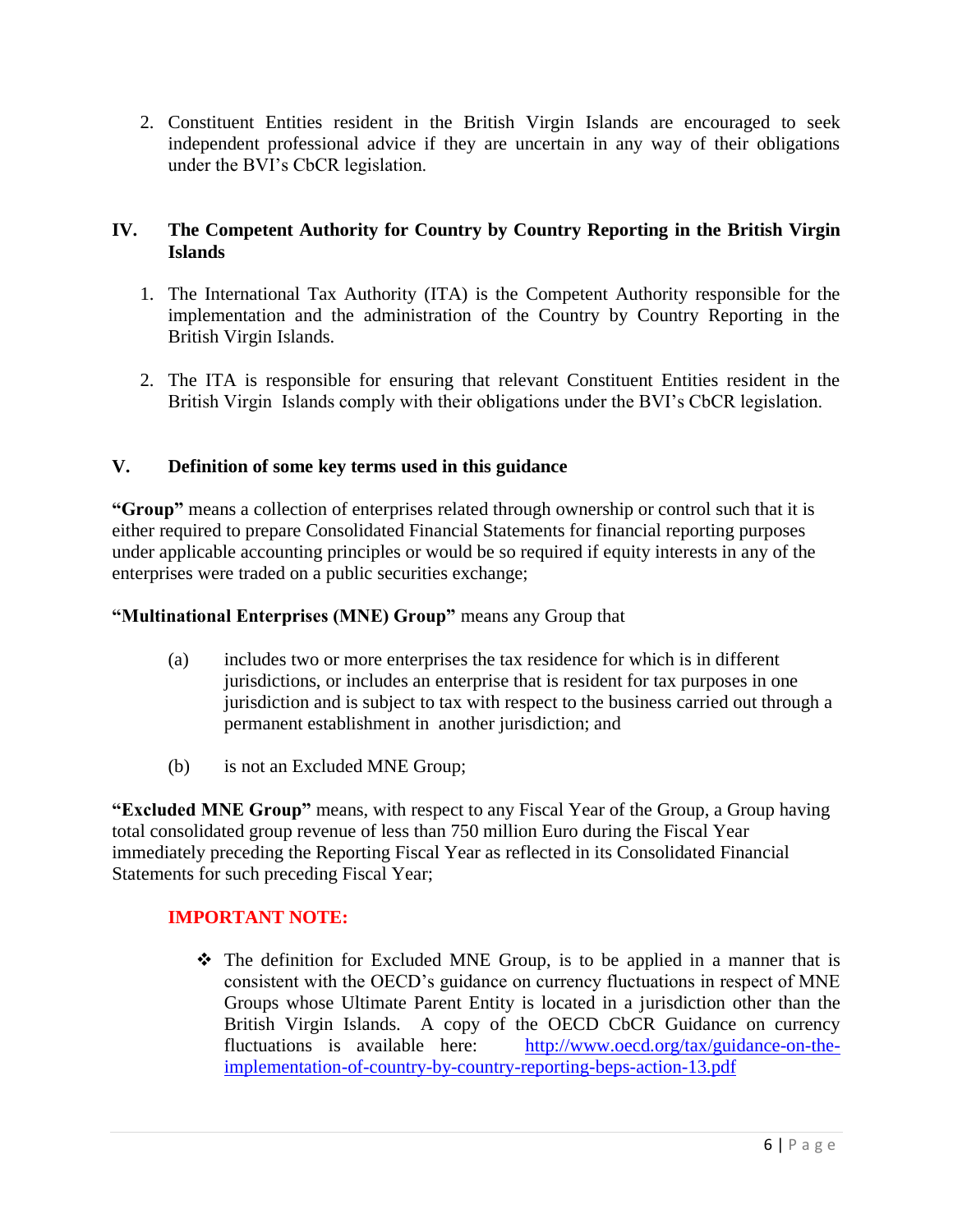**"Consolidated Financial Statements"** means the financial statements of an MNE Group in which the assets, liabilities, income, expenses and cash flows of the Ultimate Parent Entity and the Constituent Entities are presented as those of a single economic entity;

## **"Constituent Entity"** means

- (a) any separate business unit of an MNE Group that is included in the Consolidated Financial Statements of the MNE Group for financial reporting purposes, or would be so included if equity interests in such business unit of an MNE Group were traded on a public securities exchange;
- (b) any such business unit that is excluded from the MNE Group's Consolidated Financial Statements solely on size or materiality grounds; and
- (c) any permanent establishment of any separate business unit of the MNE Group included in paragraph (a) or (b) provided the business unit prepares a separate financial statement for such permanent establishment for financial reporting.

**"Reporting Entity"** means the Constituent Entity that is required to file a country-by-country report conforming to the requirements in section 39 in its jurisdiction of tax residence on behalf of the MNE Group, and such entity may be the Ultimate Parent Entity or the Surrogate Parent Entity.

**"Ultimate Parent Entity" (UPE)** means a Constituent Entity of an MNE Group that meets the following criteria:

- (a) it owns directly or indirectly a sufficient interest in one or more other Constituent Entities of such MNE Group such that it is required to prepare Consolidated Financial Statements under accounting principles generally applied in its jurisdiction of tax residence, or would be so required if its equity interests were traded on a public securities exchange in its jurisdiction of tax residence; and
- (b) there is no other Constituent Entity of such MNE Group that owns directly or indirectly an interest described in paragraph (a) in the first mentioned Constituent Entity.

**"Surrogate Parent Entity" (SPE)** means one Constituent Entity of the MNE Group that has been appointed by such MNE Group, as a sole substitute for the Ultimate Parent Entity, to file the country-by-country report in that Constituent Entity's jurisdiction of tax residence, on behalf of such MNE Group, when one or more of the conditions set out in section 37(2) applies.

**"Fiscal Year"** means an annual accounting period with respect to which the Ultimate Parent Entity of the MNE Group prepares its financial statements;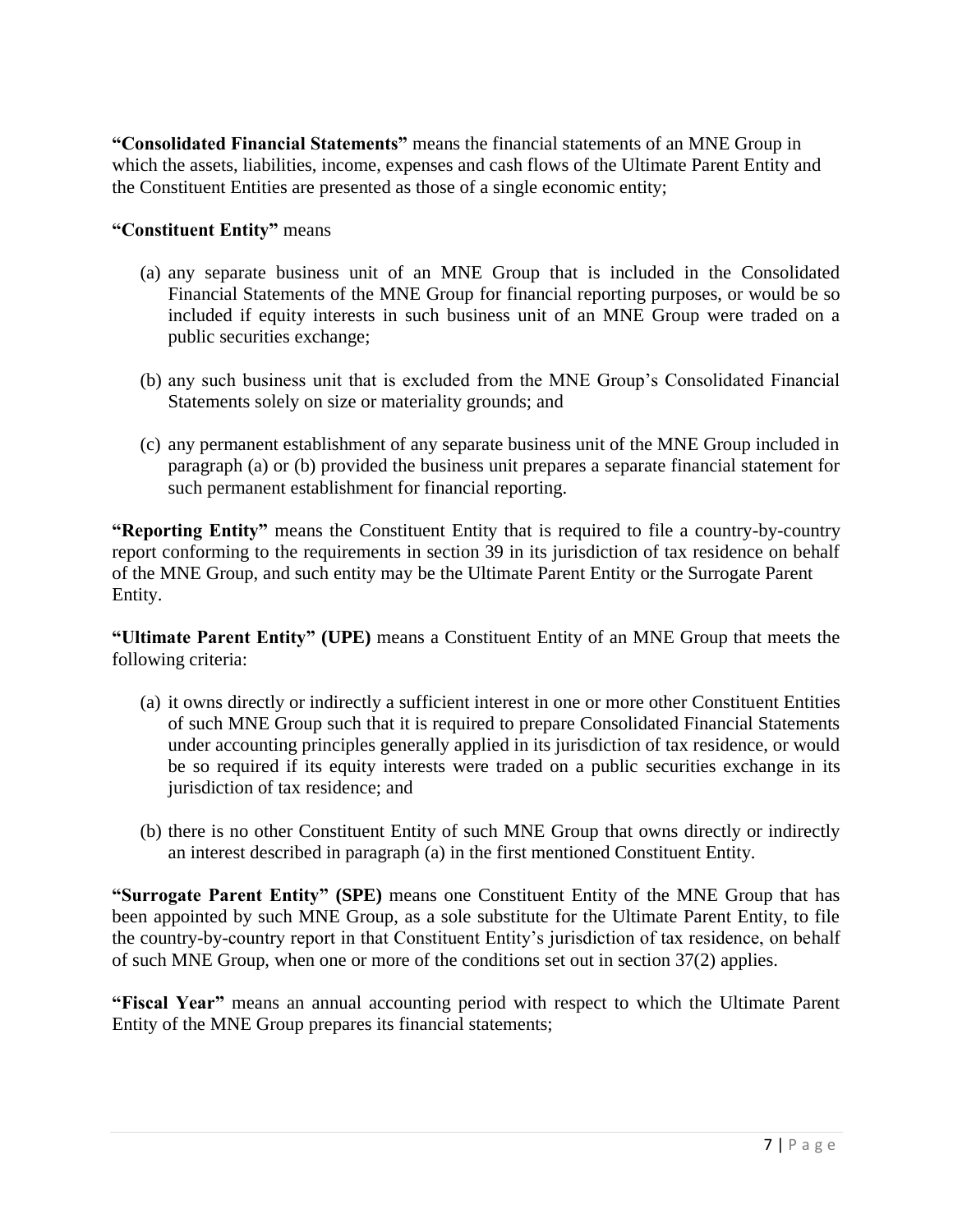**"Reporting Fiscal Year"** means that Fiscal Year, commencing on or after the 1<sup>st</sup> January, 2018, the financial and operational results of which are reflected in the country-by-country report defined in section 39 of the CbCR legislation;

For the purposes of CbCR, unless the context otherwise requires, the phrases "tax residence, resident for tax purposes and jurisdiction of tax residence" shall be construed as incorporating a reference to "resident in the British Virgin Islands".

For a Constituent Entity, **"resident in the British Virgin Islands"** means

- It is incorporated or organised under the laws of the British Virgin Islands. The word "organised" includes partnerships and trusts that are formed in the British Virgin Islands but does not include legal persons or legal arrangements formed outside the British Virgin Islands,
- $\cdot \cdot$  It has its place of effective management in the British Virgin Islands; for instance, the place where key management and commercial decisions are made that are necessary for the conduct of the entity's business as a whole, depending on the facts, this may include certain legal persons and legal arrangements that are formed outside the British Virgin Islands but have a branch office in the British Virgin Islands. For more guidance on "place of effective management" see the provisions of Article 4 of the OECD Model Tax Convention and its accompanying commentaries, or
- $\cdot$  It is subject to financial supervision in the British Virgin Islands. This would include any entity licensed and regulated by the BVI Financial Services Commission (FSC).

For more definition of terms used do refer to Part IV section 2 in the Interpretation section of the BVI CbCR's legislation.

# VI. **Guidance on Registration for Constituent Entities**

- 1. As a first step, every Entity that is resident in the British Virgin Islands must determine whether it is a Constituent Entity of an MNE Group. That is, a group of entities tax resident in different jurisdictions and have an annual consolidated group revenue of not less than seven hundred and fifty million euros,  $(6750 \text{ million})$  in the preceding Fiscal Year for that MNE Group. (For the definition for MNE Group refer to section V, the definition section of these guidance notes)
- 2. If an Entity is unsure whether it is a Constituent Entity, it should contact its parent entity to confirm. BVI Entities should be able to identify their parent entity by reviewing their Register of Members/Shareholders where the identity of the UPE is not already known. Generally, the UPE would know whether or not the Group meets the criteria to qualify as an MNE Group for the purposes of CbCR and whether it has sufficient interest in any particular entity to treat it as a Constituent Entity for the purposes of CbCR.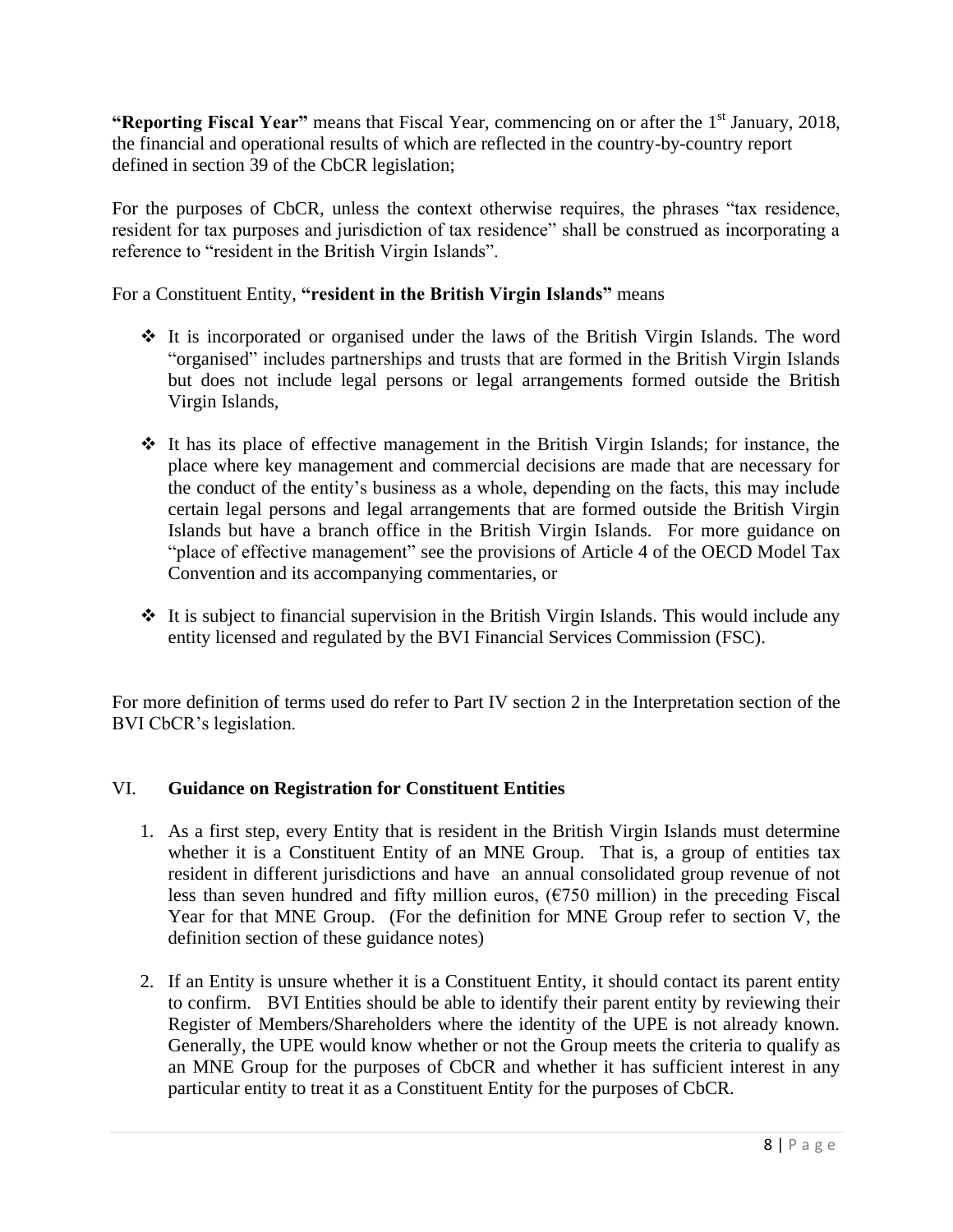- 3. CbCR requirements are directed at MNE Groups which controls approximately 90% of corporate revenues and pose the greatest potential BEPS risk.
- 4. A Constituent Entity that is resident in the British Virgin Islands must identify the Reporting Entity of the MNE Group, regardless of the tax residence of the Reporting Entity.
- 5. All identifications must be done by way of Registration in accordance with section 38 of the BVI CbCR's legislation and made to the International Tax Authority in a form prescribed by the ITA.

#### **VII. Means of Registration**

- 1. All registrations shall be done electronically. The registration portal shall be the BVI Financial Account Reporting System (BVIFARS).
- 2. The International Tax Authority is in the process of updating BVIFARS to accommodate Country by Country Reporting. **In the interim, ALL REGISTRATIONS are to be submitted via email, to the address set out below in point 4.** Once BVIFARS has been updated and ready to receive registration applications, a Press Release will be published to advise of same and thereafter all registration applications shall be made via BVIFARS.
- 3. As part of the registration process, the Constituent Entity must appoint a Primary User for the system. This person will be the link between the Constituent Entity and the International Tax Authority. This person will also be the one responsible for the actual submission of the information to the International Tax Authority. The Primary user need not be resident in or have an address in the British Virgin Islands. **Notwithstanding the appointment of a Primary user, the responsibility for the submission of the information as required by the CbCR Legislation will always remain with the Constituent Entity**.
- 4. Registration applications via Email shall:
	- $\triangleq$  be sent to email address: [BVIFARS@gov.vg](mailto:BVIFARS@gov.vg)
	- use the following wording for the subject of the email applications: **"Registration application in compliance with section 38 ….** *(insert whether subsection (1) or (2))* **of the MLA for …***(Insert name of BVI Constituent Entity)***…" OR** where the application is for multiple BVI Constituent Entities, instead of inserting a single BVI Constituent Entity Name in the subject line, insert the words *"Multiple BVI Constituent Entities"*.
	- $\triangleleft$  ensure that the following is attached to each email registration application: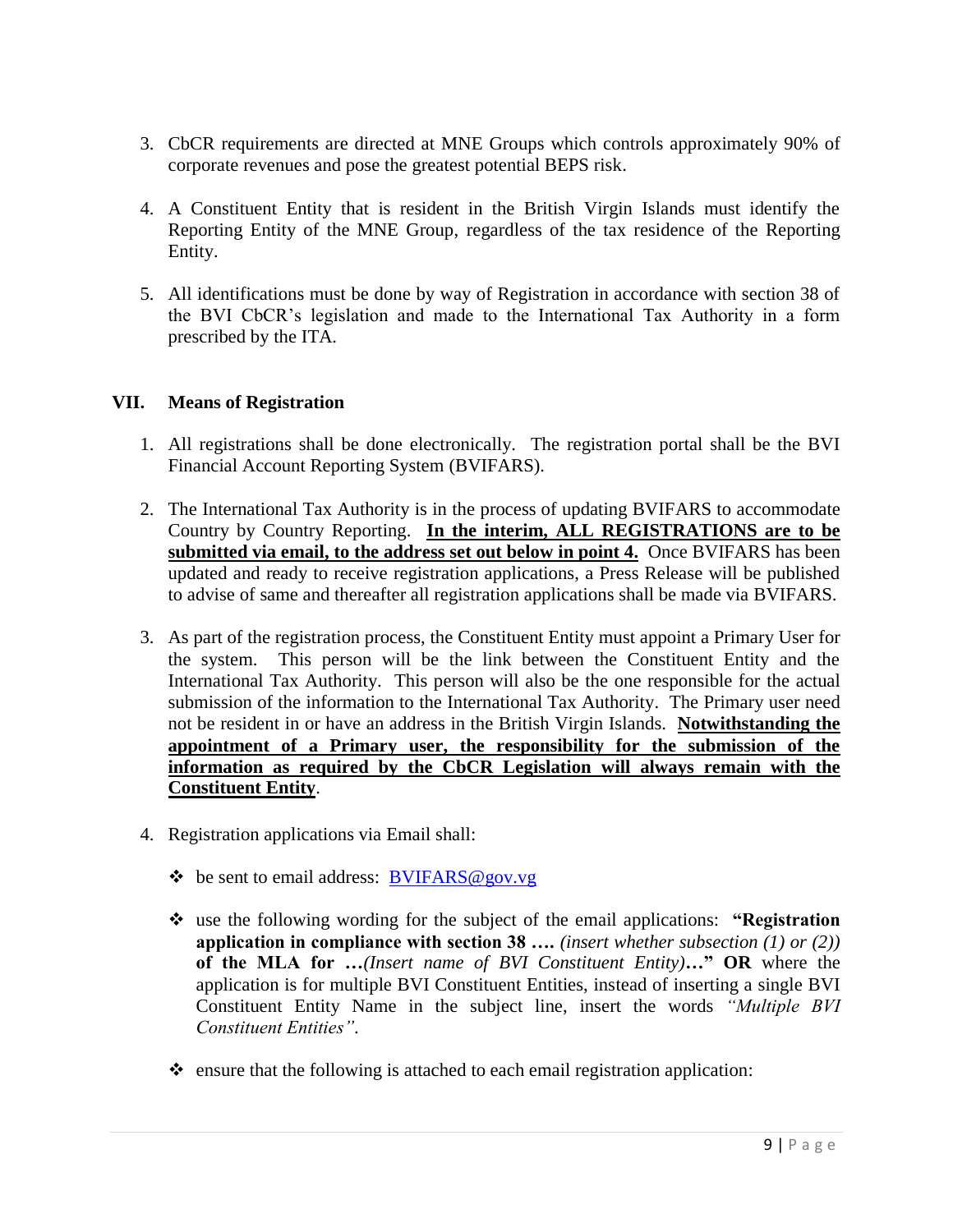- o letter of authorization appointing a Primary User for BVIFARS. The letter must be signed by a Director or authorized Senior Manager of the Reporting Entity or Constituent Entity. The name and position of signatory must be clearly identified on the letter. See **Annex I** for the CbCR letter of authorisation templates. Whilst, each Constituent Entity has an obligation to register individually with the ITA, the ITA will permit a single authorization letter to be used for multiple Constituent Entities, where these Entities form part of the same MNE Group, provided that the letter is completed in accordance with **Template 2 of Annex I** and in such circumstances, the letter shall be signed by a Director or Senior Manager of the Reporting Entity for the MNE Group. In the case where the Constituent Entity is preparing its own authorization letter, that Constituent Entity should use **Template 1 of Annex I**. The letter shall be submitted in a pdf format only. The Template letters are available on the ITA website: [www.bvi.gov.vg-beps](http://www.bvi.gov.vg-beps/)
- o The table attached to this Guidance as **Annex II** is the Template for the Information required to be provided for Registration under section 38 of the MLA as amended. This table shall be created, completed and submitted in an excel format only. An excel template is available on the ITA's website [www.bvi.gov.vg-beps](http://www.bvi.gov.vg-beps/) for your convenience.
- o A copy of the bio page of the Primary User's passport or other Government issued picture identification card. The ID provided must be a valid identification document and the copy shall be submitted in a pdf format only.
- 5. This email registration will serve as your formal registration and once the system comes online an account will be created for the entity and you will be sent your log in details via the email address provided and any additional information that may be required will be requested via the email address provided for the Primary User.

### **IMPORTANT NOTES:**

- $\div$  Failure to provide all the required attachments as set out in item 4 above with the Registration application email shall result in the application being delayed or declined.
- Failure to respond to any emails from ITA requesting additional information or clarification on any information submitted may result in your account not being created and your application ultimately being declined.
- The information contained in the **Template in Annex II** is required for each Constituent Entity registering with the BVI International Tax Authority to satisfy their obligations for Registration under the BVI Country by Country Reporting Legislation. **In the interim while registration applications are being submitted via email, the International Tax Authority shall allow Constituent Entities of the same MNE Group, to submit their registration information in a single email, with a single excel file attached, provided that each**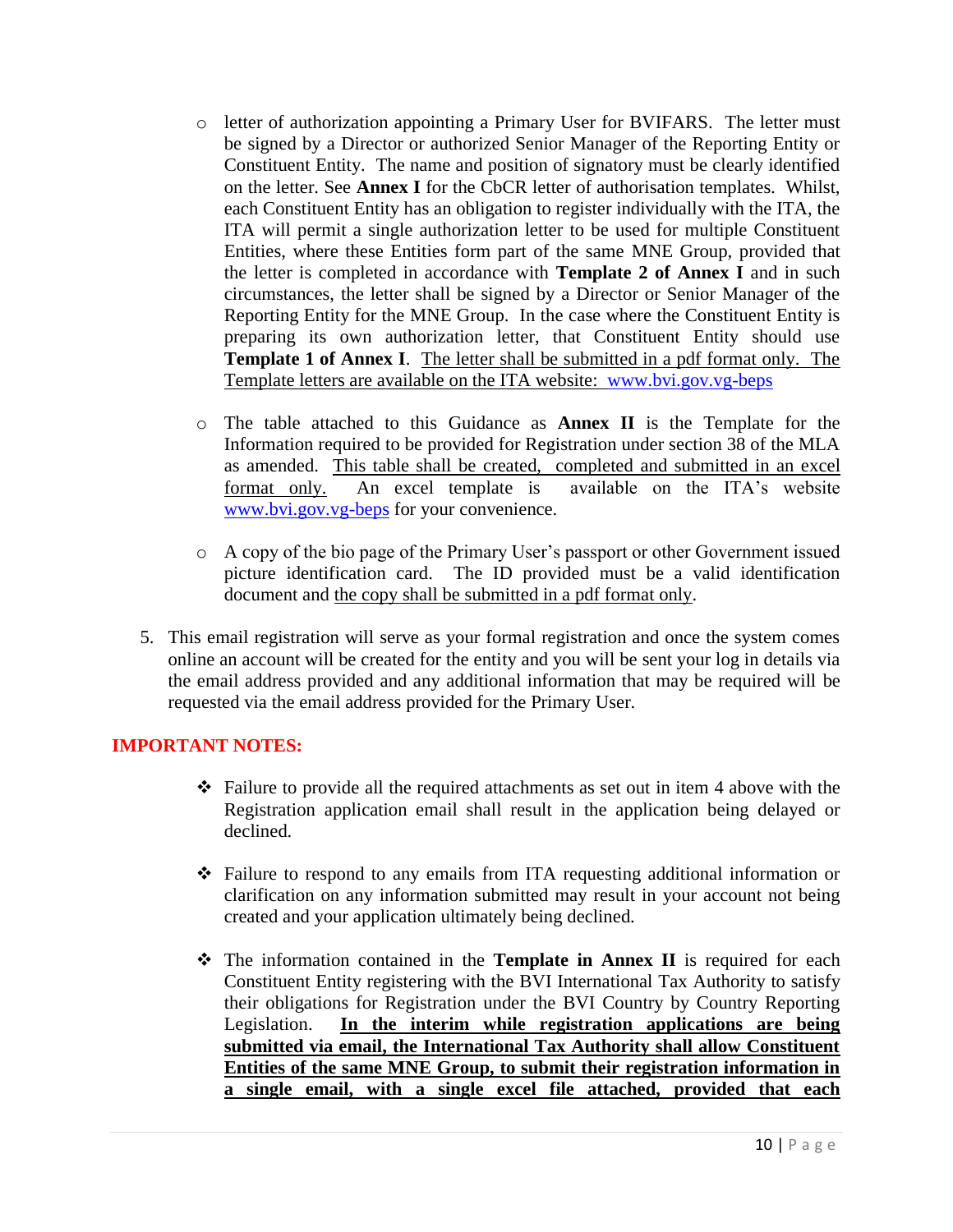**Constituent Entity of the MNE Group, provides its information in a separate sheet within that Excel file. Each sheet within the file shall be named to correspond with the Constituent Entity's name and where necessary the name can be abbreviated; provided it is clear which Constituent Entity the tab is referring to.**

 $\div$  Once the database has been completed and applications are submitted via the electronic portal, BVIFARS, applications are to be submitted individually for each Constituent Entity but Constituent Entities of the same MNE Group, will still be allowed to use a single letter using the format as set out in **Template 2 in Annex I,** which can be found on our website: [www.bvi.gov.vg-beps.](http://www.bvi.gov.vg-beps/)

#### **VIII. Registration Deadline Dates**

- 1. The Registration deadlines as it relates to the obligations under section 38 of the BVI CbCR Legislation have been adjusted accordingly:
	- for those Constituent Entities where the Reporting Fiscal Year of the MNE Group ends on or before  $30<sup>th</sup>$  April, 2019 the registration deadline is  $30<sup>th</sup>$  April, 2019.
	- For all other Constituent Entities where the Reporting Fiscal Year of the MNE Group ends on or after  $1<sup>st</sup>$  May, 2019, the registration deadline is as prescribed by the legislation, which is no later than the last day of the Reporting Fiscal Year of such MNE Group.
- 2. All BVI Constituent Entities are required to take note of the dates as stated above and provided, the Constituent Entity complies with the dates as stated herein, notwithstanding the legislation the Constituent Entity shall be deemed to be in compliance.
- *IX.* **Notification of Changes to Registration details:** *Change of registration details including change of Primary User or Change of Status of Entity or request for deactivation*
	- 1. Registration is intended to be a one off process and does not need to be repeated annually. However, it is recommended that changes to your registration details be communicated to the International Tax Authority immediately but no later than three (3) months within the Fiscal Year in which the change occurred.
		- Any changes to the Primary User shall be communicated by the Entity Director or authorized Senior Manager via email. Such emails should use the following as its subject heading: "**Request for Change of Primary User for** . . . . . *insert name of BVI Constituent Entity* . . .. . .". This email should have a letter attached clearly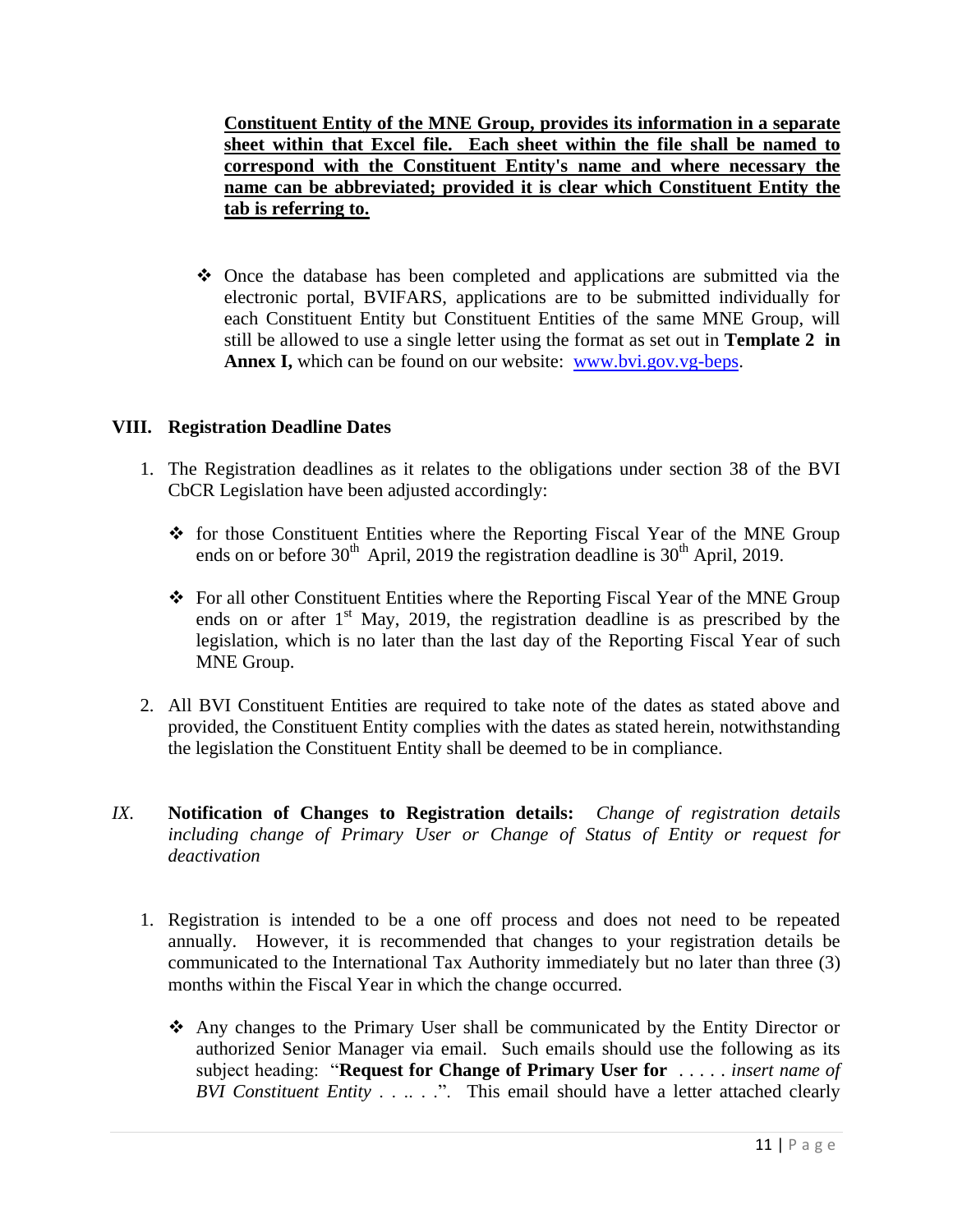identifying the name of the current primary user and asking for their permissions to be removed and provide the details of the new Primary User and attach a copy of the bio page of the new Primary User's passport to this email as well.

- In the interim while BVIFARS is being updated, changes to registration details *e.g. updating your actual place of business address or business activities,* should be communicated by the Primary User or Entity Director or authorized Senior Manager via email. Such emails should use the following as its subject heading: **"Changes to Registration Details for ………** *insert name of BVI Constituent Entity***…….."**
- An Entity which ceases to be a Constituent Entity shall inform the ITA immediately. In the interim all such notifications shall be made via email. Such emails should use the following as its subject heading: "**Change of Status of Entity for ……..***insert name of BVI Constituent Entity***……"**
- 2. All changes submitted via email shall include a letter signed by the Director or authorized Senior Manager of the Entity and it should be on the Entity's letter head and the name and position of the signatory clearly identified. The letter should state the reason(s) for the change and provide any supporting documentation to support the request for the change, such as a Company Resolution and/or Certificate of Dissolution in particular where the entity is seeking to have its current account deactivated, as the entity no longer exists.
- 3. All emails shall be sent to [BVIFARS@gov.vg](mailto:BVIFARS@gov.vg) and once the system comes online all changes will be made via the electronic portal.

# **IMPORTANT NOTES:**

- **Each Constituent Entity is required to register individually with the International Tax Authority whether or not it forms part of the same MNE Group in order to satisfy the registration requirements under section 38.**
- **The ITA recognizes that there may be some instances of duplication of CbCR registration for the same Constituent Entity in different jurisdictions. Constituent Entities must comply with its registration requirement in the British Virgin Islands, notwithstanding it may have a similar registration requirement in another jurisdiction that has also implemented Country by Country Reporting.**
- **Where a Constituent Entity is part of an MNE Group and it is not the Reporting Entity, that Constituent Entity still have an obligation to register with the International Tax Authority and identify the name and the Reporting Entity and the tax residence of the Reporting Entity for the MNE Group that it is a part of.**
- This registration requirement under section 38 of the CbCR Legislation applies to all Constituent Entities resident in the British Virgin Islands, including struck off entities and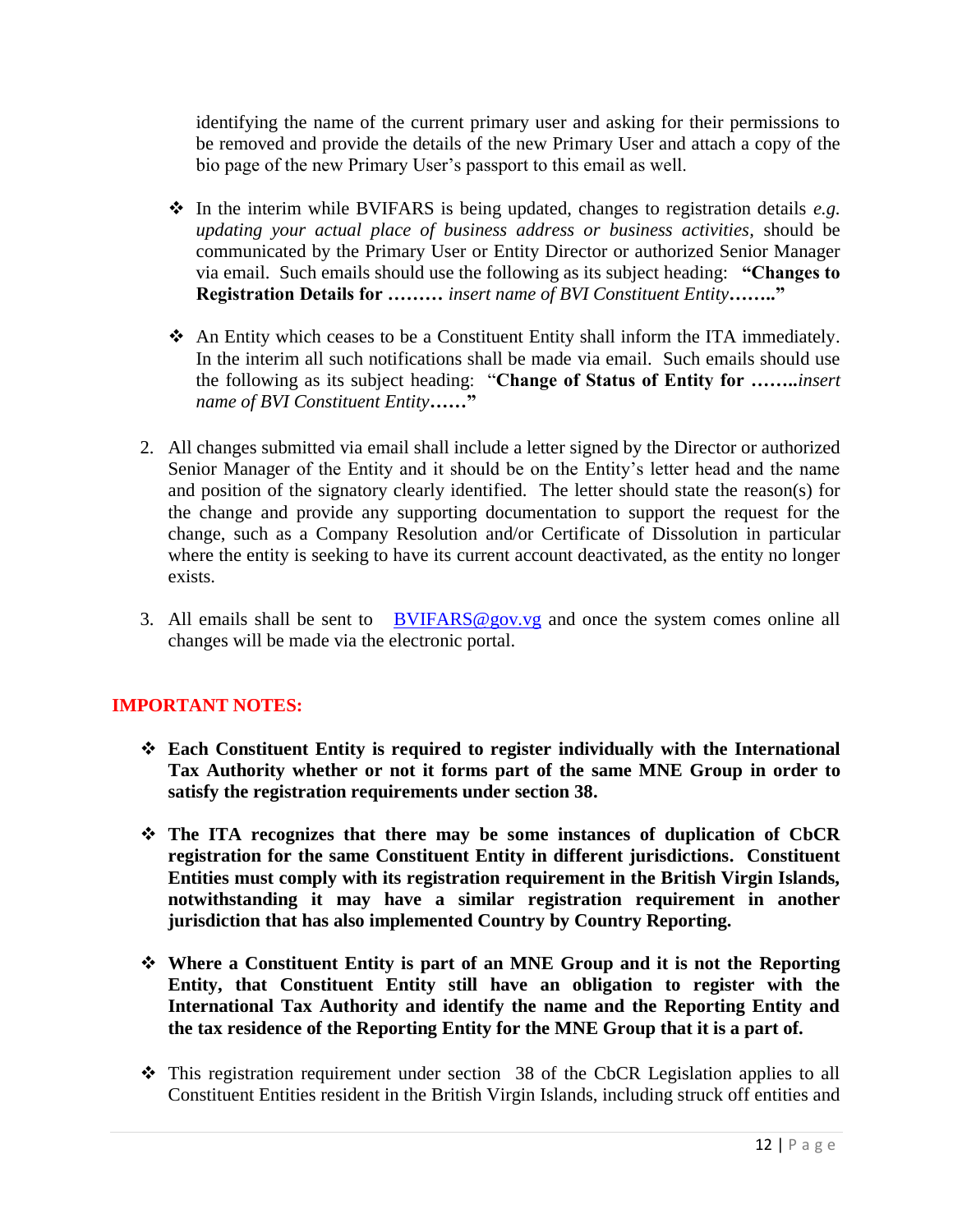even those entities that are in the process of liquidation. This registration obligation for Constituent Entities shall not apply where a Constituent Entity has been liquidated or dissolved or ceases to be a Constituent Entity.

## **X. Guidance on Reporting for Country by Country**

1. The Reporting Entity is generally the Ultimate Parent Entity (UPE) of an MNE Group but, in certain circumstances, this can be a Surrogate Parent Entity (SPE). See section 37 (2) of the BVI CbCR legislation for these circumstances.

## **IMPORTANT NOTE:**

- **Currently section 37 (2) of the Legislation provides for "A Constituent Entity" which is not the Ultimate Parent Entity to file a Country by Country Report in certain circumstances, however, this section will be amended to remove the requirement for a Constituent Entity in general to file such a report and make provision for a Surrogate Parent Entity ONLY in the circumstances as described in the legislation at section 37 (2) to file a report. In light of this Constituent Entities will NOT be required to submit a CbC Report unless they are the UPE or an SPE. Therefore, notwithstanding the legislation as currently drafted at the time of issuing this guidance, Constituent Entities shall be deemed to be in compliance with the legislation if they comply with the guidance as provided herein.**
- 2. The Reporting Entity should report information pertaining to all of the tax jurisdictions in which Constituent Entities of the MNE Group are resident for tax purposes.
- 3. Provision should also be made to include in the CbCR all Constituent Entities in the MNE Group deemed by the Reporting MNE not to be resident in any tax jurisdiction for tax purposes.
- 4. Where a Constituent Entity is resident in more than one tax jurisdiction, the applicable tax treaty tie breaker should be applied to determine the tax jurisdiction of residence. Where no applicable tax treaty exists, the Constituent Entity should be reported in the tax jurisdiction of the Constituent Entity's place of effective management. The place of effective management should be determined in accordance with the provisions of Article 4 of the OECD Model Tax Convention and its accompanying commentaries, if the relevant jurisdictions have a treaty based on that Model.

### **IMPORTANT NOTE:**

 Any Reporting Entity, being either the Ultimate Parent Entity or the Surrogate Parent Entity, that is resident in the BVI MUST file a Country-by-Country Report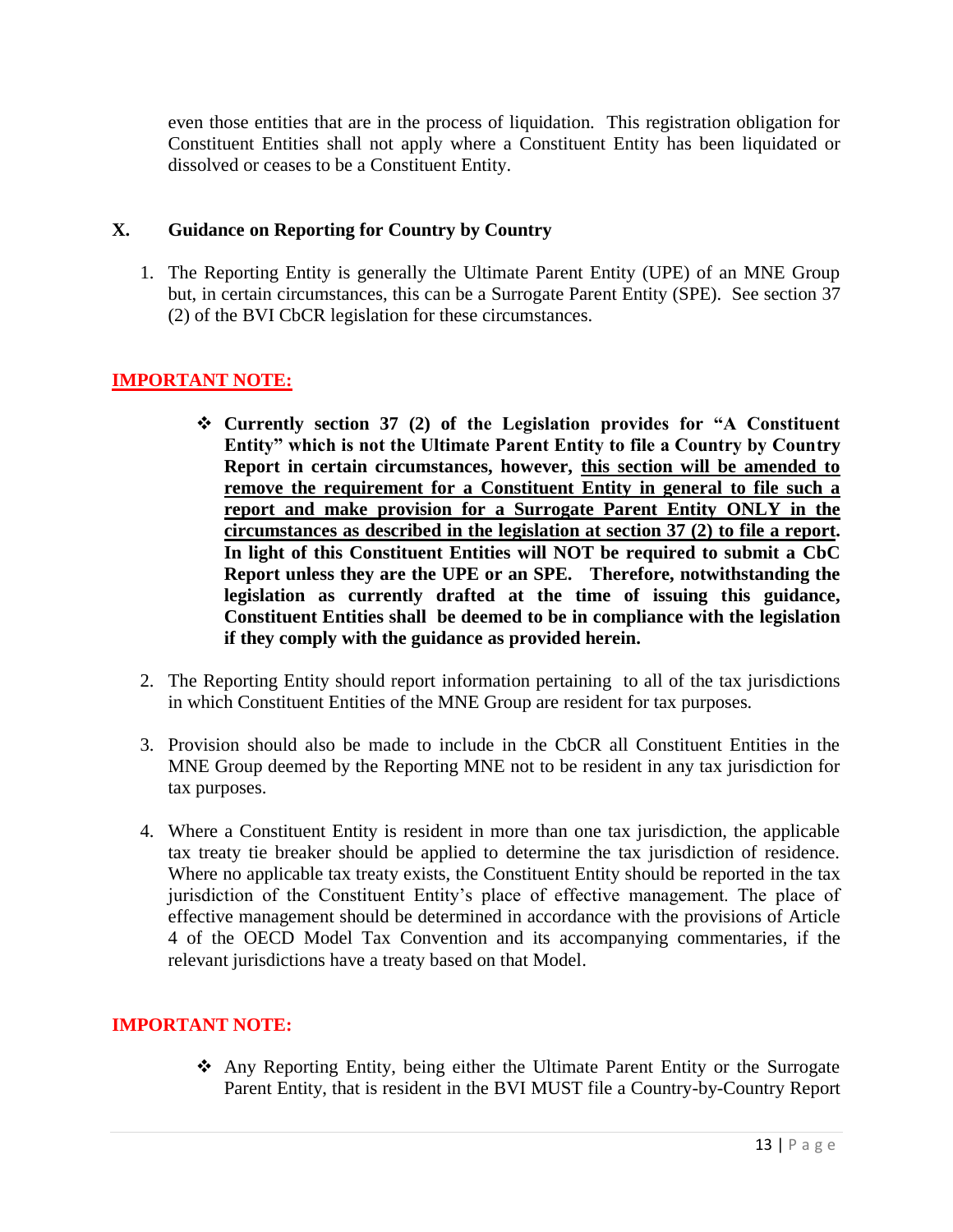(CbC Report) with the ITA. For the avoidance of doubt, a Reporting Entity must comply with its reporting obligation under the CbCR Legislation even if it has a similar CbC reporting obligation in another jurisdiction or another Constituent Entity made a CbC Report in another jurisdiction. The ITA recognises that there may be some instances of duplication of CbC Reports for the same MNE Group.

## **XI. Reporting Fiscal year**

1. The **reporting fiscal year** is that Fiscal Year, commencing **on or after the 1st January, 2018**. As such, in the British Virgin Islands, CbC Reports will be required to be filed for all accounting periods commencing on or after  $1<sup>st</sup>$  January, 2018.

### **XII. Time for filing**

**1.** In accordance with section 40 of the BVI CbCR's Legislation the CbC Report shall be filed no later than twelve (12) months after the last day of the Reporting Fiscal Year of the MNE Group. **For instance, those MNE Group's that have a Reporting Fiscal Year which commenced on 1st January, 2018, they have an obligation to file a CbC Report no later than 31 st December, 2019.**

### **XIII. Source of Data used for preparing Reports**

1. The Reporting Entity should consistently use the same source of data from year to year in satisfying its reporting obligations.

### **XIV. Main Business activities**

- 1. The Reporting Entity should determine the nature of the main business activities carried out by the Constituent Entity in the relevant tax jurisdiction, for example:
	- Research and Development
	- ❖ Holding or managing intellectual property
	- Purchasing or Procurement
	- Manufacturing or Production
	- ❖ Sales, Marketing or Distribution
	- Administrative, Management or Support Services
	- ❖ Provision of services to unrelated parties
	- Internal Group finance
	- Regulated Financial Services
	- ❖ Insurance
	- $\triangleleft$  Holding shares or other equity instruments
	- Dormant
	- Other *(if other please specify the nature of the business activity. Other should only be selected, in case the business activities of the Constituent Entity cannot be accurately reflected through the selection of one or more of the other options. )*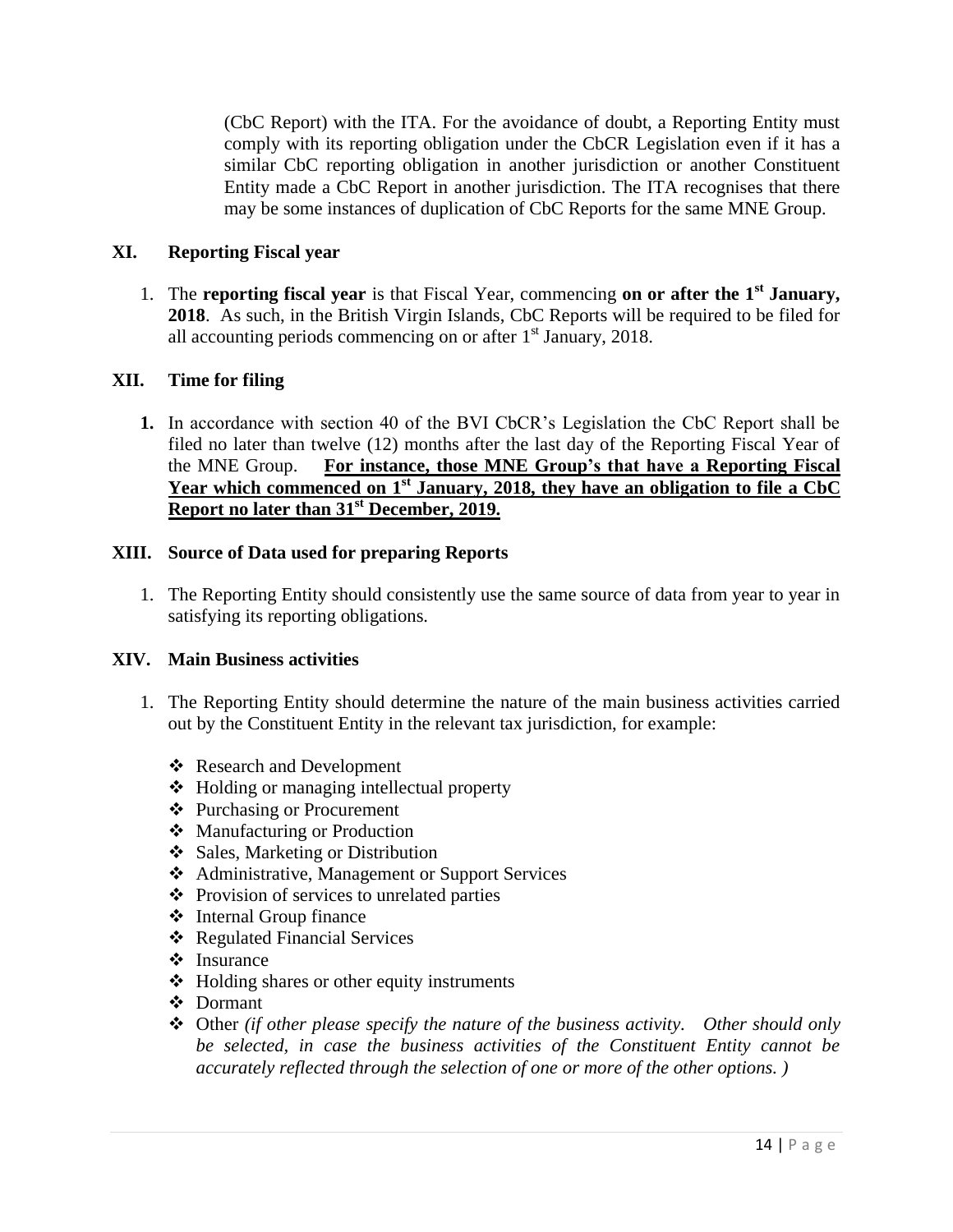#### **XV. Means of Reporting**

- 1. The International Tax Authority will issue further guidance on the reporting requirements when the Electronic Portal is available, as it is intended that all reporting will be done via the BVIFARS.
- 2. The British Virgin Islands reporting schema for the CbCR will be the published CbCR XML Schema that is available on the OECD website. The link is available under section I - "Overview of Country by Country Reporting", item 6 in this Guidance.
- 3. The electronic portal will only accept reports that are submitted in compliance with the OECD CbCR XML Schema format.
- 4. To assist Reporting Entities in preparing to submit its report, see the attached model templates as proposed by the OECD in its CbCR Guidance and reproduced here in the form of 3 tables in **Annex III** to provide a guide as to the information that shall be reported and **Annex IV** provides specific instructions on the correct use of the terms used in the template.

### **XVI. Deemed Listing Provision:**

- 1. The deemed listing provision in the definition of the term "Group" *(See the definitions section in this Guidance and the BVI CbCR Legislation)* is only relevant where an enterprise would otherwise be the Ultimate Parent Entity (UPE), but it is not required to prepare Consolidated Financial Statements in the jurisdiction where it is a resident for tax purposes. In this case, the Group includes all entities that would be included in the Consolidated Financial Statements that the relevant enterprise would be required to prepare if it was listed on a public securities exchange. In applying the deemed listing provision, it is irrelevant whether or not a particular type of entity is in fact able to be listed, taking into account, among other things, the jurisdiction's company law and/or other legislation governing the relevant public securities exchange.
- 2. For instance, some jurisdictions differentiate between public entities and non-public entities (or private entities) in determining whether Consolidated Financial Statements are required to be prepared (e.g. the United States and Canada). In this case, the deemed listing provision would be relevant in determining the Constituent Entities in an MNE Group where the UPE is a non-public entity. The term "public entities" refers to entities which have instruments listed on a public securities exchange and the expression "nonpublic entities" refers to entities which have no instruments traded on a public securities exchange. The term "public entity" does not refer to an entity held by public sector bodies.
- 3. In accordance with paragraph 55 of the Action 13 Report, neither the deemed listing provision nor this guidance should be interpreted as giving rise to any exemption from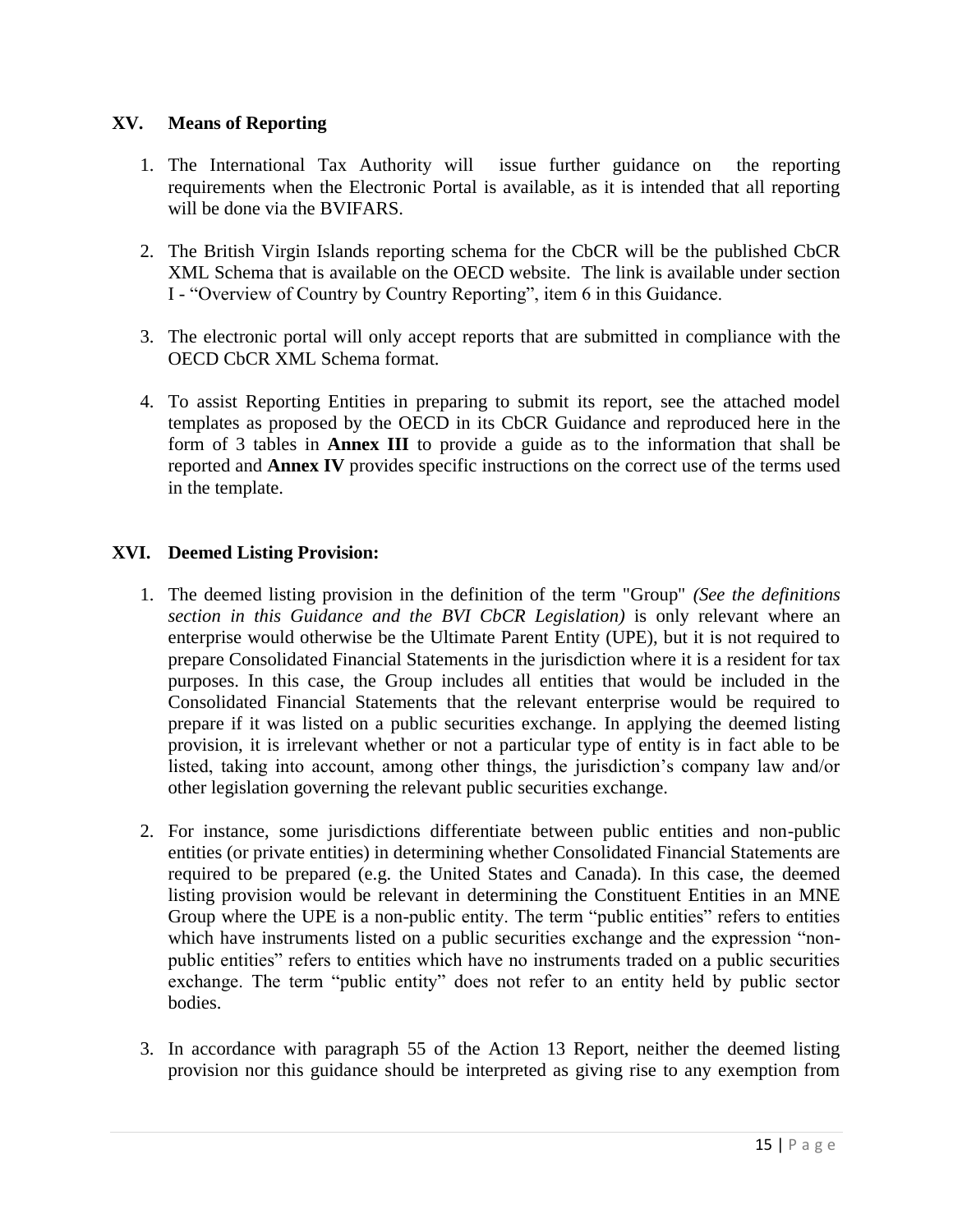the obligation to file the CbC Report other than as set out in paragraph 52 of the Action 13 Report and the BVI CbCR Legislation in relation to Excluded MNE Group.

## **XVII. Confidentiality of information provided in CbCRs**

- 1. The British Virgin Islands is participating in the CbCR on a non-reciprocal basis and as such the International Tax Authority will use CbC Reports and any other information obtained pursuant to the BVI CbCR Legislation for purposes of collaboration on compliance and enforcement with other Competent Authorities pursuant to a Qualifying Competent Authority Agreement.
- 2. The OECD has published Guidance on the appropriate use of information contained in CbC Reports. This is designed to assist jurisdictions to comply with the requirement to have in place the necessary framework and infrastructure to ensure the appropriate use of CbCR information. These confidentiality obligations are evaluated by the Global Forum on Transparency and Exchange of Information for Tax Purposes through its implementation and monitoring programmes. Information provided to or received by the Authority for the facilitation of the automatic exchange of information or otherwise for tax purposes shall be kept confidential as provided in section 41 of the BVI CbCR Legislation.

## **XVIII.Master Files and Local Files**

1. The British Virgin Islands does not require a Reporting Entity to submit the Master File and the Local File referred to in the OECD Final Report as part of the normal reporting cycle.

### **XIX. Penalties for failure to comply with the requirement of the CbCR Legislation**

- 1. Failure to comply with the Registration requirement under the CbCR Legislation is an offence and can result in a Constituent Entity being liable to a fine not exceeding one hundred thousand dollars.
- 2. Failure to comply with any other requirements under the CbCR Legislation is an offence and can result in the Entity being liable on summary conviction to a fine not exceeding five thousand dollars. The legislation also provides on summary conviction for imprisonment for a term not exceeding two years or both, or on conviction on indictment, to a fine not exceeding one hundred thousand dollars or to imprisonment for a term not exceeding five years, or both. This penalty is in accordance with the general penalty section in the MLA.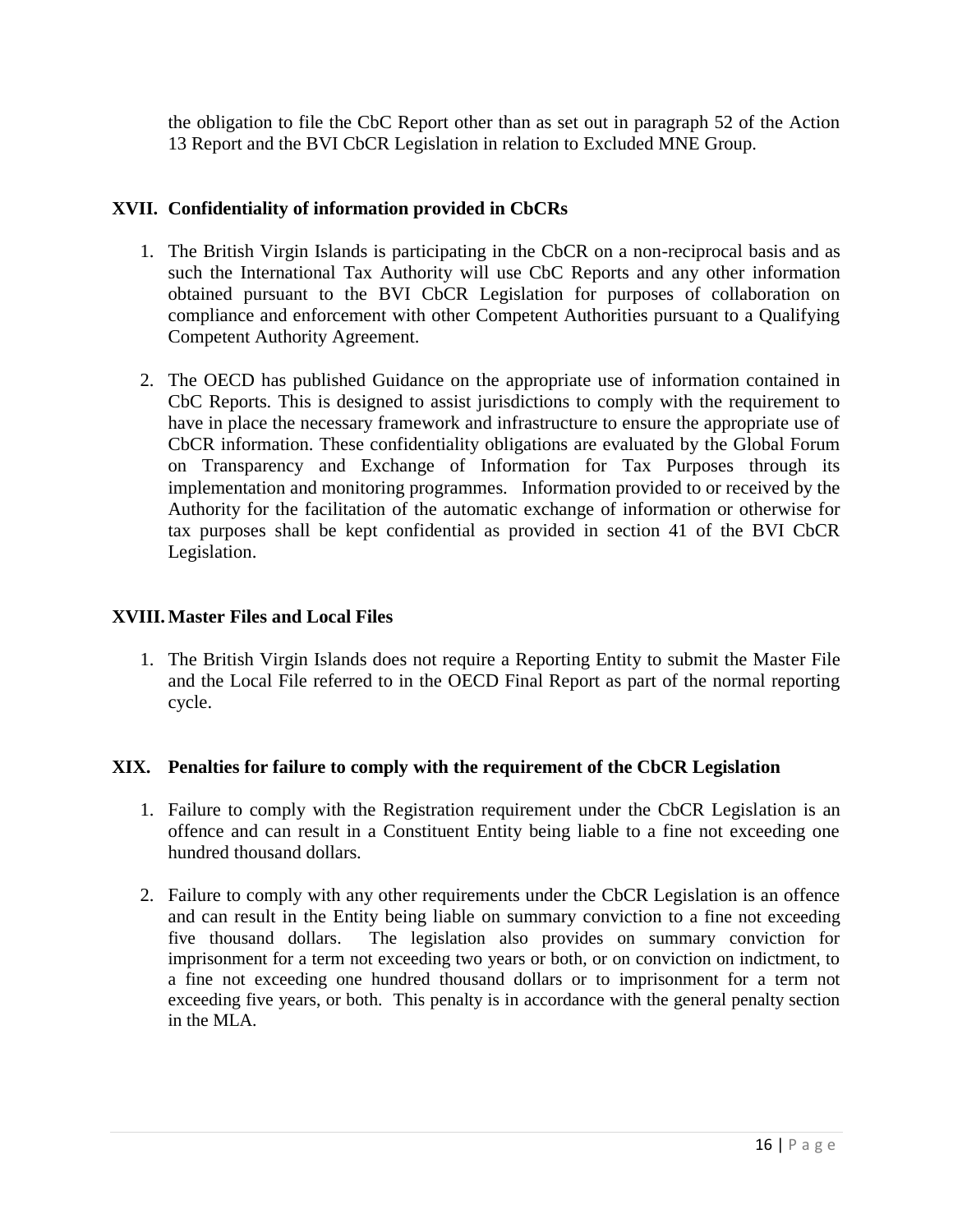#### **ANNEX I**

#### **TEMPLATES FOR AUTHORISATION LETTERS FOR COUNTRY BY COUNTRY REPORTING REGISTRATION APPLICATIONS IN THE BRITISH VIRGIN ISLANDS**

#### **TEMPLATE 1 OF 2**

#### **[USE THIS LETTER IF A SINGLE CONSTITUENT ENTITY IS APPOINTING ITS PRIMARY USER]**

**Use official Letterhead of the Constituent Entity with contact details: Address, telephone number, email and website if available**

*[Insert Date]*

**Director** International Tax Authority 2<sup>nd</sup> Floor Omar Hodge Building Road Town, Tortola The Virgin Islands VG 1110

Dear Sir/Madam,

#### **Re: Authorisation Letter for the appointment of Primary User to use BVIFARS in accordance with the BVI Country by Country Reporting Legislation**

Reference is made to the captioned matter.

This letter is to support my application for registration under section 38 *[insert (1) or (2) whichever is relevant]* of the Mutual Legal Assistance Tax Matters Act, 2003 as amended by Act No. 8 of 2018 (BVICbC Legislation).

The registering entity qualifies as a Constituent Entity; it is resident in the British Virgin Islands and forms a part of the MNE Group – *[Insert Name of MNE Group]*. As such, it authorises, *finsert name of the individual* as its Primary User for the BVI Financial Account Reporting System to satisfy its obligations under the BVICbC Legislation.

#### **Details of Primary User**

| Position         |  |
|------------------|--|
| Email address    |  |
| Telephone number |  |
| Physical address |  |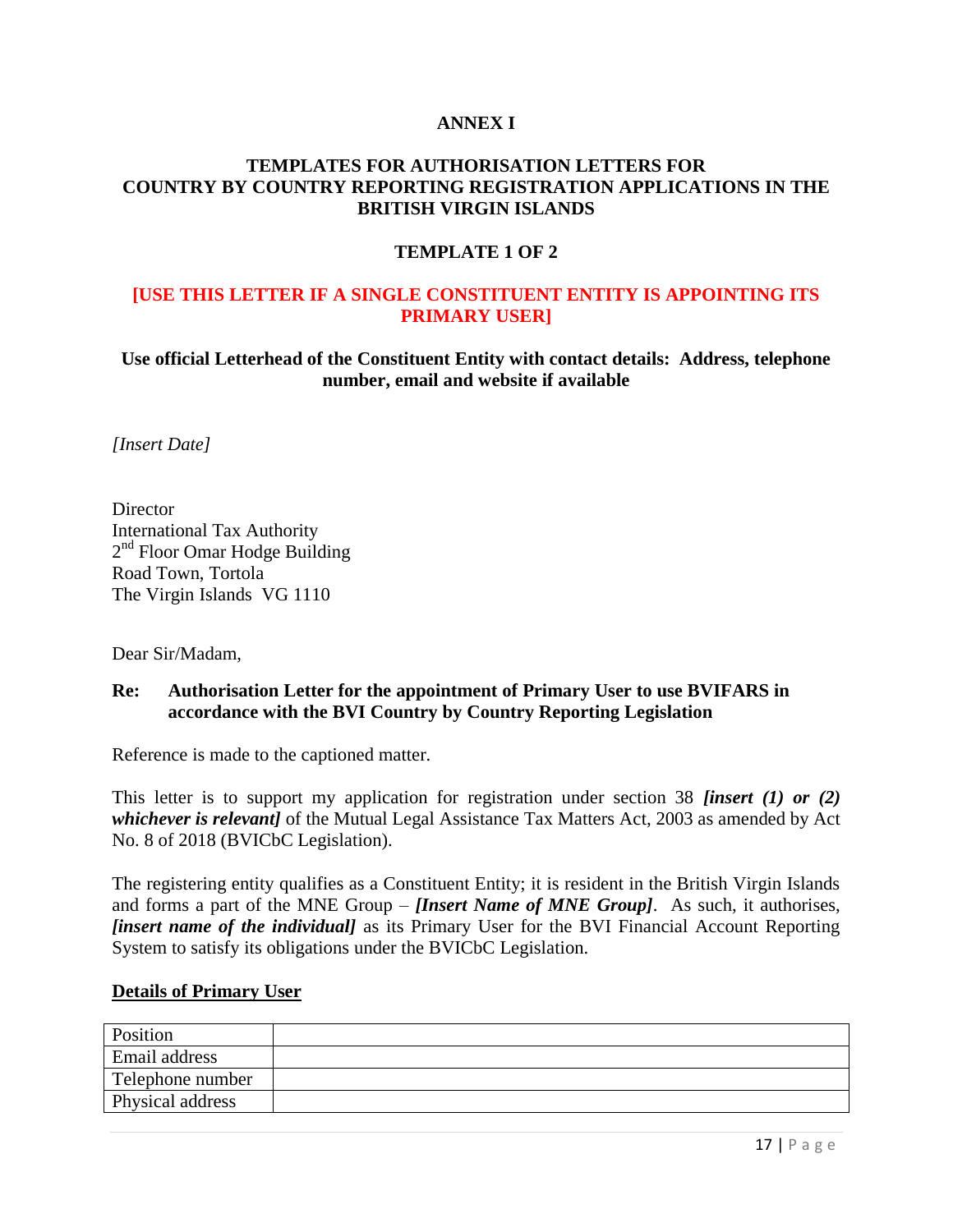The Primary User is authorised to represent this Constituent Entity for the purposes of compliance with the BVICbC Legislation and also to provide any change notice in respect of any subsequent change to the information required under the Legislation.

We will promptly provide you with an updated version of this authorisation letter in the event there is any change in the information contained herein.

Sincerely yours,

*[Sign here]*

Print Name Position [must be a Director / Senior Manager] Constituent Entity - [Insert name of Constituent Entity]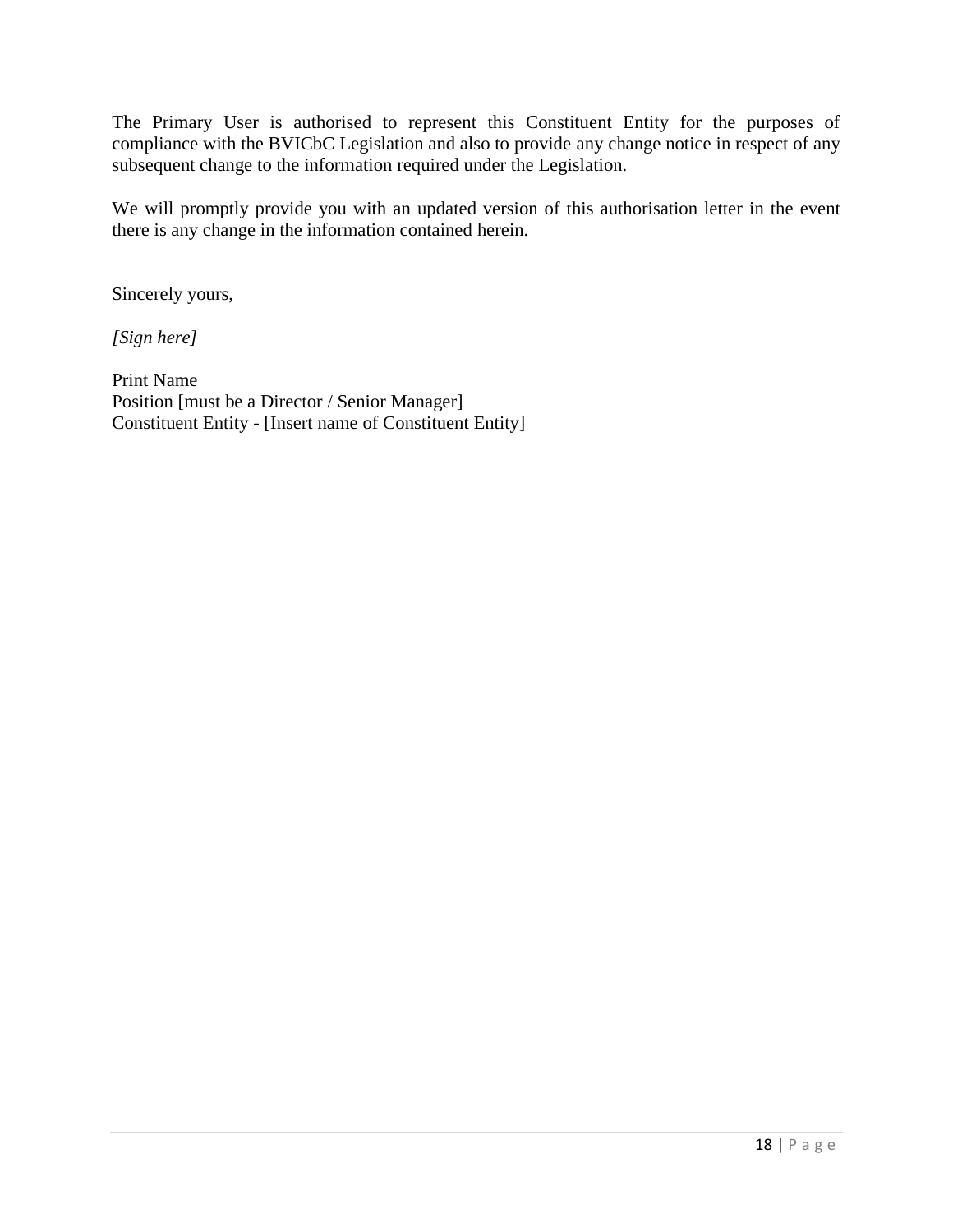## **TEMPLATE 2 OF 2**

### **[USE THIS LETTER IF THE MNE GROUP IS APPOINTING A SINGLE PRIMARY USER FOR MORE THAN ONE CONSTITUENT ENTITY]**

#### **Use official Letterhead of MNE Group with contact details: Address, telephone number, email and website if available of MNE Group**

*[Insert Date]*

**Director** International Tax Authority 2<sup>nd</sup> Floor Omar Hodge Building Road Town, Tortola The Virgin Islands VG 1110

Dear Sir/Madam,

#### **Re: Authorisation Letter for the appointment of Primary User to use BVIFARS in accordance with the BVI Country by Country Reporting Legislation**

Reference is made to the captioned matter.

This letter is to support my application for registration under section 38 *[insert (1) or (2) whichever is relevant]* of the Mutual Legal Assistance Tax Matters Act, 2003 as amended by Act No. 8 of 2018 (BVICbC Legislation).

Attached as **Appendix 1** are the Constituent Entities that are resident in the British Virgin Islands and form part of this MNE Group. Each of these Constituent Entities has authorised, *finsert name of the individual* as their Primary User for the BVI Financial Account Reporting System to satisfy their obligations under the BVICbC Legislation.

#### **Details of Primary User:**

| Position         |  |
|------------------|--|
| Email address    |  |
| Telephone number |  |
| Physical address |  |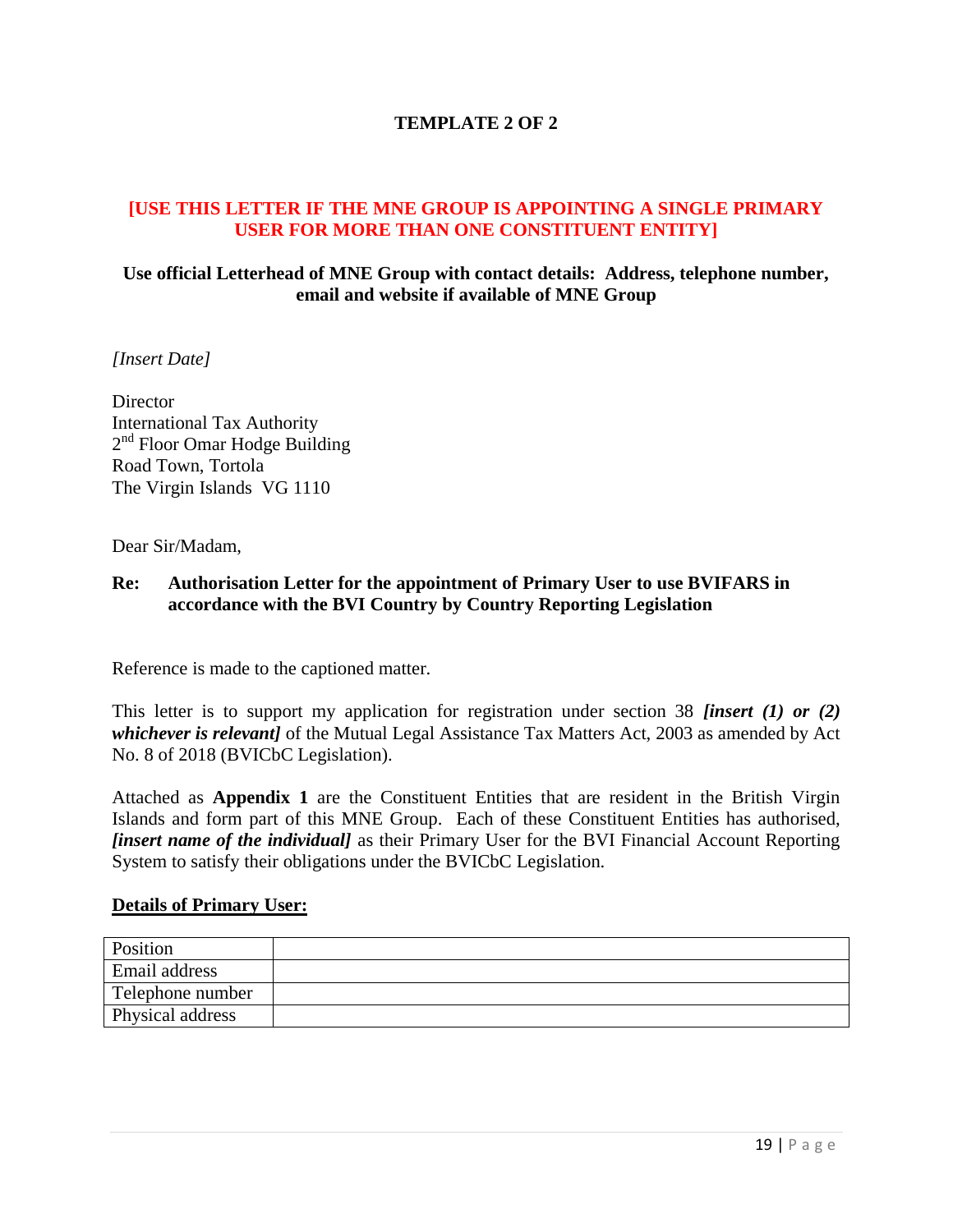Each of our British Virgin Islands Constituent Entities has authorised the Primary User to represent it in that capacity for the purpose of compliance with the BVICbC Legislation and also to provide any change notice in respect of any subsequent change in the information required under the Legislation.

We will promptly provide you with an updated version of this authorisation letter in the event there is any change in the information contained herein.

Sincerely yours,

*[Sign here]*

Print Name Position [must be a Director / Senior Manager] Reporting Entity of MNE Group – [Insert name of Reporting Entity]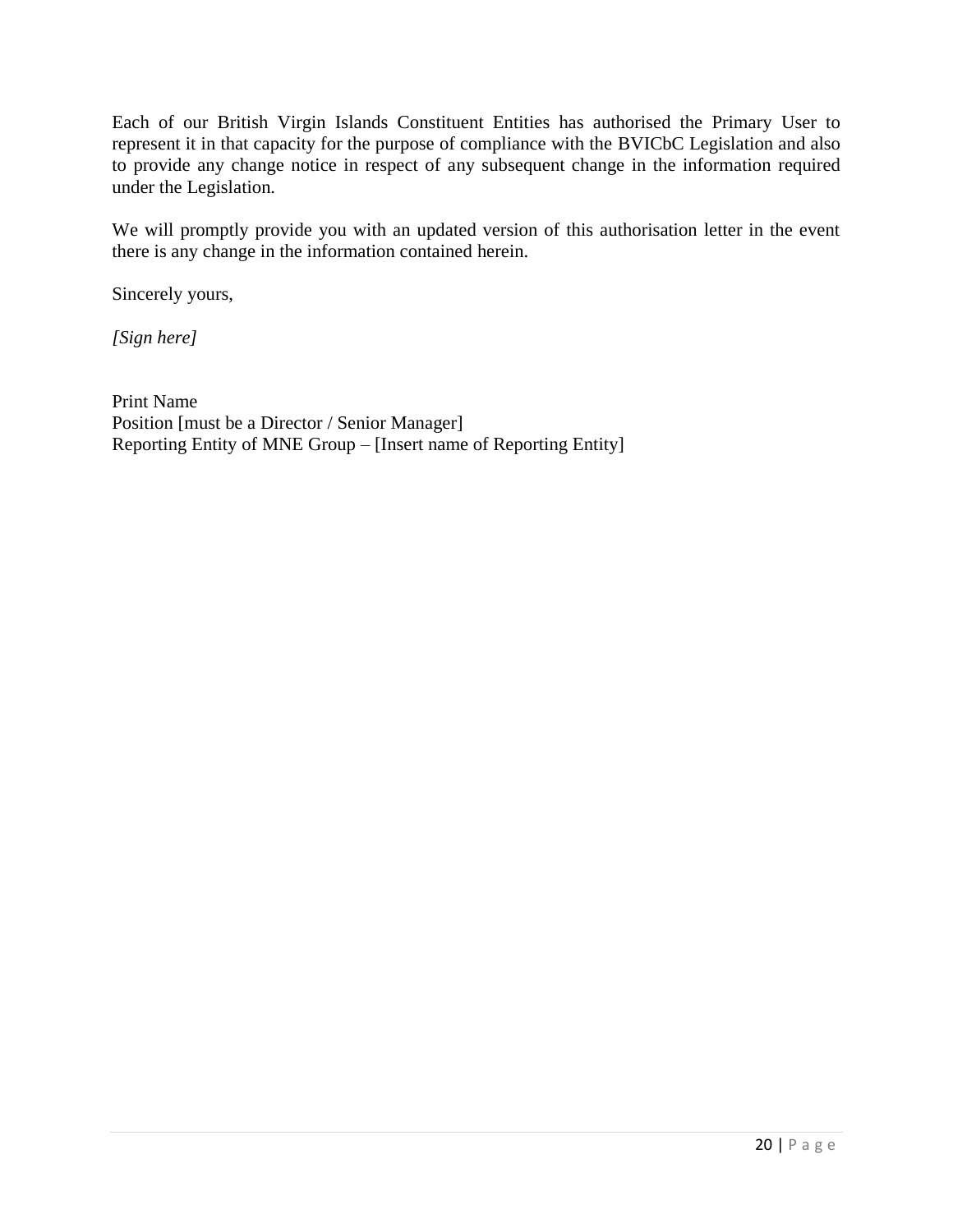## **Annex II – Template for Registration**

## **Information required for Registration under section 38 of the MLA as amended.**

|                                                                                                                                                                                | <b>MNE</b> Group Name                                                      |
|--------------------------------------------------------------------------------------------------------------------------------------------------------------------------------|----------------------------------------------------------------------------|
|                                                                                                                                                                                | Constituent Entity Name                                                    |
|                                                                                                                                                                                | UPE/SPE/Other Constituent Entity<br>whether Entity is the<br>Identify      |
|                                                                                                                                                                                | Reporting Entity Name                                                      |
|                                                                                                                                                                                | Entity Tax Residence<br>Reporting                                          |
| whether the<br>Entity is a<br><b>BVI</b><br><b>Business</b><br>Company,<br>Partnership<br>Trust, or<br>(i f)<br>other<br>other,<br>please<br>specify)                          | Constituent Entity Classification<br>Identify                              |
|                                                                                                                                                                                | Incorporation Number of<br>Constituent Entity                              |
|                                                                                                                                                                                | <b>Constituent Entity</b><br>$\sigma f$<br>TIN or GIIN                     |
| that<br>year<br>concludes<br><b>MNE</b><br>the<br>Group's<br>annual<br>accounting<br>period. The<br>relevant year<br>must be a<br>year,<br>commencing<br>2018<br>and<br>after. | Fiscal Year End<br>Insert<br>the                                           |
| available                                                                                                                                                                      | Constituent<br>Email Address of<br>Entity<br>$\overline{\text{If}}$        |
| address of<br>the<br>Constituent<br>Entity, that<br>is where it<br>conducts<br>its day to<br>day<br>operations<br><sub>or</sub><br>maintains<br>its records.                   | Actual Place of Business Address<br>of Constituent Entity<br>Insert<br>the |
| XIV<br>in<br>Guidance<br><b>Notes</b>                                                                                                                                          | Identify Main Business Activities<br>of Constituent Entity<br>See item     |
|                                                                                                                                                                                | User First Name<br>Primary                                                 |
|                                                                                                                                                                                | Primary User Last Name                                                     |
|                                                                                                                                                                                | User Email Address<br>Primary                                              |
|                                                                                                                                                                                | User Telephone Number<br>Primary                                           |
|                                                                                                                                                                                | User ID document No.<br>Primary                                            |
|                                                                                                                                                                                | Expiration Date of ID document                                             |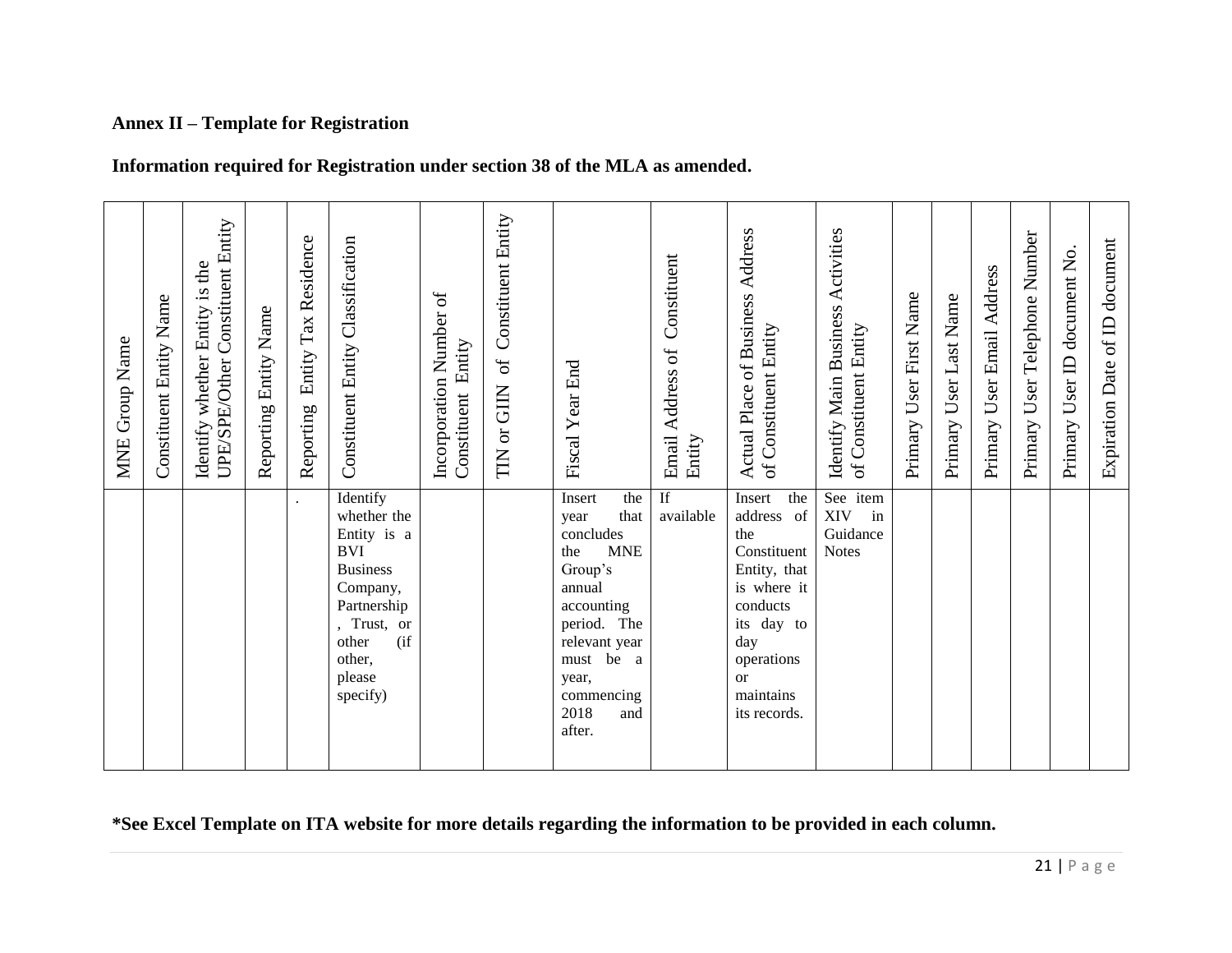**Annex III: Model Template for Country by Country Report**

**\* When fulfilling the reporting obligations, please refer back to the OECD Guidance on Implementation, the XML Schema and User Guide on Country by Country Reporting. The link to these documents are available on page 5 of this guidance.**

**Table 1 - Overview of Allocation of Income, taxes and business activities by tax jurisdiction.**

| Name of the MNE Group<br>Fiscal year concerned:<br>Currency Used: |           |         |       |        |          |         |         |             |           |               |
|-------------------------------------------------------------------|-----------|---------|-------|--------|----------|---------|---------|-------------|-----------|---------------|
| Tax                                                               | Revenues  |         |       | Profit | Income   | Income  | Stated  | Accumulated | Number of | Tangible      |
| Jurisdiction                                                      |           |         |       | (Loss) | Tax Paid | Tax     | Capital | Earnings    | Employees | Assets        |
|                                                                   |           |         |       | before | (on Cash | Accured |         |             |           | other<br>than |
|                                                                   |           |         |       | Income | Basis)   | Current |         |             |           | Cash<br>and   |
|                                                                   |           |         |       | Tax    |          | Year    |         |             |           | Cash          |
|                                                                   |           |         |       |        |          |         |         |             |           | Equivalents   |
|                                                                   | Unrelated | Related | Total |        |          |         |         |             |           |               |
|                                                                   | Party     | Party   |       |        |          |         |         |             |           |               |
|                                                                   |           |         |       |        |          |         |         |             |           |               |
|                                                                   |           |         |       |        |          |         |         |             |           |               |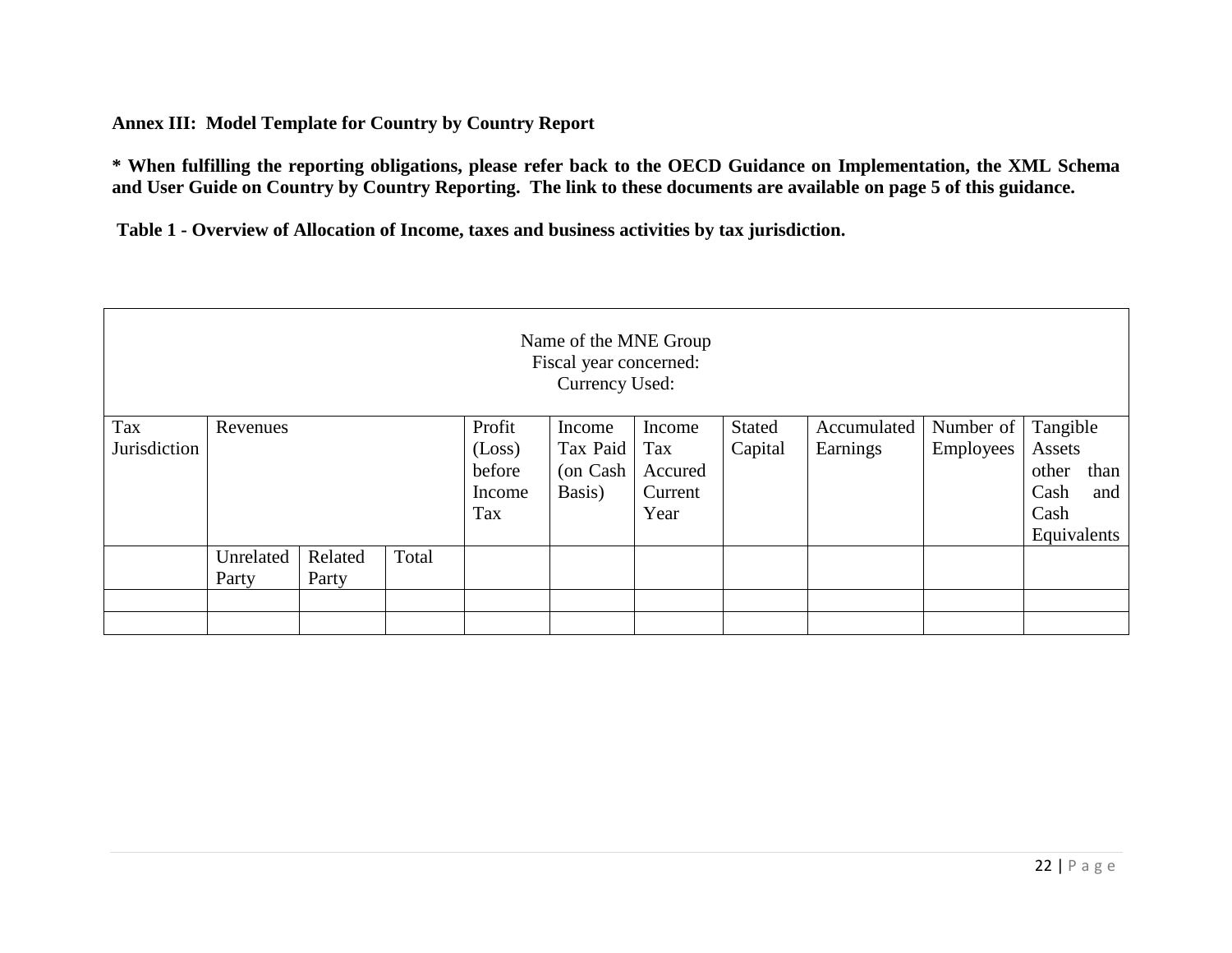| Table 2: List of all the Constituent Entities of the MNE Group included in each aggregation per tax jurisdiction |  |  |  |
|------------------------------------------------------------------------------------------------------------------|--|--|--|
|------------------------------------------------------------------------------------------------------------------|--|--|--|

| Name of the MNE Group: |                                                   |                 |                         |                          |                              |                           |                                  |                                                     |                          |           |                         |         |       |
|------------------------|---------------------------------------------------|-----------------|-------------------------|--------------------------|------------------------------|---------------------------|----------------------------------|-----------------------------------------------------|--------------------------|-----------|-------------------------|---------|-------|
| Fiscal Year concerned: |                                                   |                 |                         |                          |                              |                           |                                  |                                                     |                          |           |                         |         |       |
|                        |                                                   |                 |                         |                          |                              |                           |                                  |                                                     |                          |           |                         |         |       |
| Tax                    | Constituent<br>Main Business Activity(ies)<br>Tax |                 |                         |                          |                              |                           |                                  |                                                     |                          |           |                         |         |       |
| Jurisdiction           | Entities                                          | Jurisdiction    |                         |                          |                              |                           |                                  |                                                     |                          |           |                         |         |       |
|                        | Resident in                                       | of              |                         |                          |                              |                           |                                  |                                                     |                          |           |                         |         |       |
|                        | $\left  \right $ Tax<br>the                       | Organisation    |                         |                          |                              |                           |                                  |                                                     |                          |           |                         |         |       |
|                        | Jurisdiction                                      | $\alpha$        |                         |                          |                              |                           |                                  |                                                     |                          |           |                         |         |       |
|                        |                                                   | Incorporation   |                         |                          |                              |                           |                                  |                                                     |                          |           |                         |         |       |
|                        |                                                   | Different<br>if |                         |                          |                              |                           |                                  |                                                     |                          |           |                         |         |       |
|                        |                                                   | Tax<br>from     |                         |                          |                              |                           |                                  |                                                     |                          |           |                         |         |       |
|                        |                                                   | Jurisdiction    |                         |                          |                              |                           |                                  |                                                     |                          |           |                         |         |       |
|                        |                                                   | of residence    |                         |                          |                              |                           |                                  |                                                     |                          |           |                         |         |       |
|                        |                                                   |                 |                         |                          |                              |                           |                                  |                                                     |                          |           |                         |         |       |
|                        |                                                   |                 |                         | of Intellectual Property |                              |                           |                                  |                                                     | Provision of Services to |           | Holding Shares or other |         |       |
|                        |                                                   |                 |                         | Holding or Managing      |                              | ð                         | ð                                |                                                     |                          |           | Equity Instruments      |         |       |
|                        |                                                   |                 |                         |                          |                              |                           |                                  |                                                     |                          |           |                         |         |       |
|                        |                                                   |                 | $\infty$                |                          |                              |                           |                                  |                                                     |                          |           |                         |         |       |
|                        |                                                   |                 |                         |                          |                              |                           |                                  |                                                     |                          |           |                         |         |       |
|                        |                                                   |                 |                         |                          |                              |                           |                                  |                                                     |                          |           |                         |         |       |
|                        |                                                   |                 | Development<br>Research |                          | Purchasing or<br>Procurement | Manufacturing<br>Products | Sales, Marketing<br>Distribution | Support Services<br>Management or<br>Administrative | Unrelated parties        | Insurance |                         | Dormant | Other |
|                        |                                                   |                 |                         |                          |                              |                           |                                  |                                                     |                          |           |                         |         |       |
|                        |                                                   |                 |                         |                          |                              |                           |                                  |                                                     |                          |           |                         |         |       |
|                        |                                                   |                 |                         |                          |                              |                           |                                  |                                                     |                          |           |                         |         |       |
|                        |                                                   |                 |                         |                          |                              |                           |                                  |                                                     |                          |           |                         |         |       |
|                        |                                                   |                 |                         |                          |                              |                           |                                  |                                                     |                          |           |                         |         |       |
|                        |                                                   |                 |                         |                          |                              |                           |                                  |                                                     |                          |           |                         |         |       |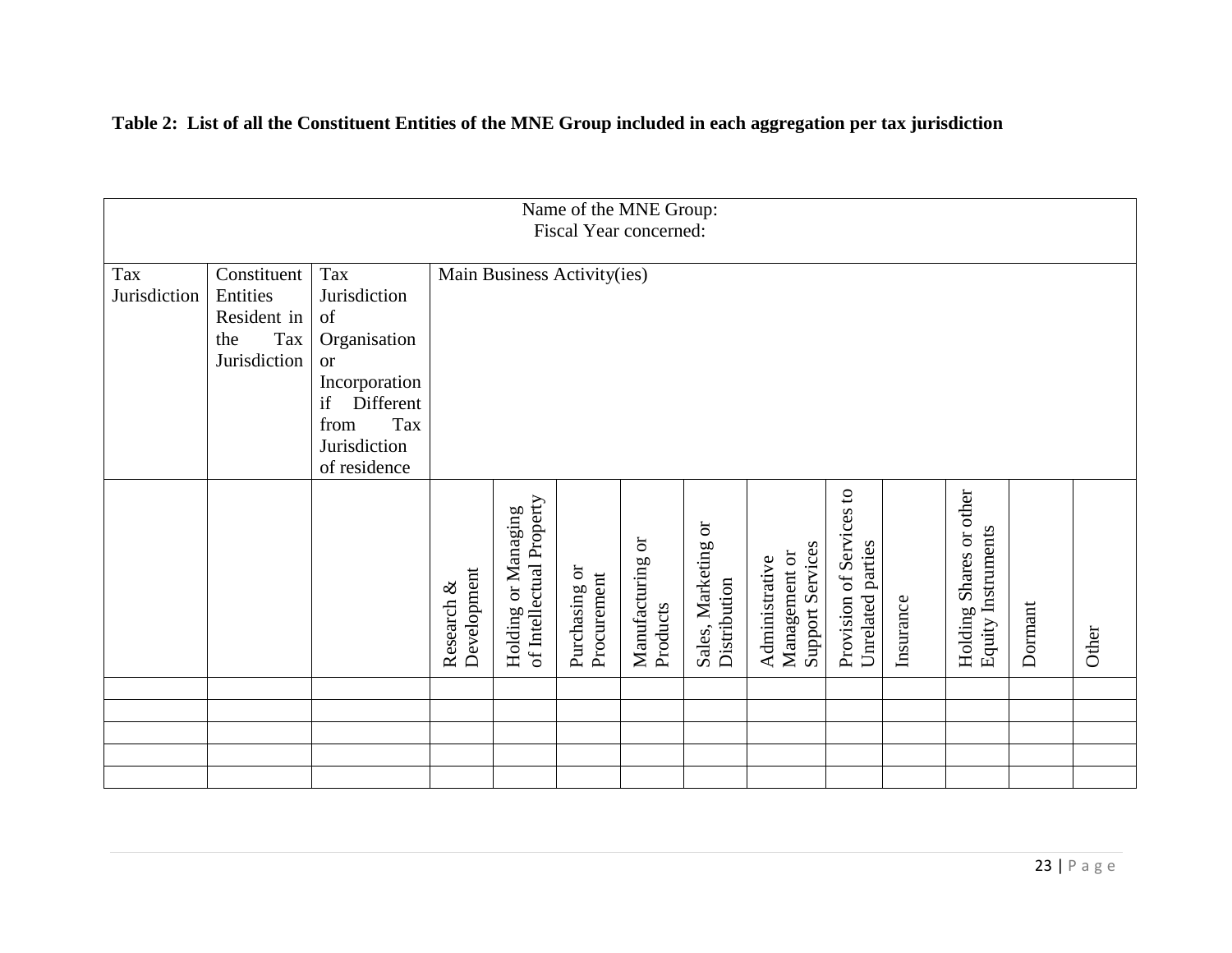#### **Table 3: Additional Information**

Name of the MNE Group:

Fiscal year concerned:

Please include any further brief information or explanation you consider necessary or that would facilitate the understanding of the compulsory information provided in the Country by Country Report.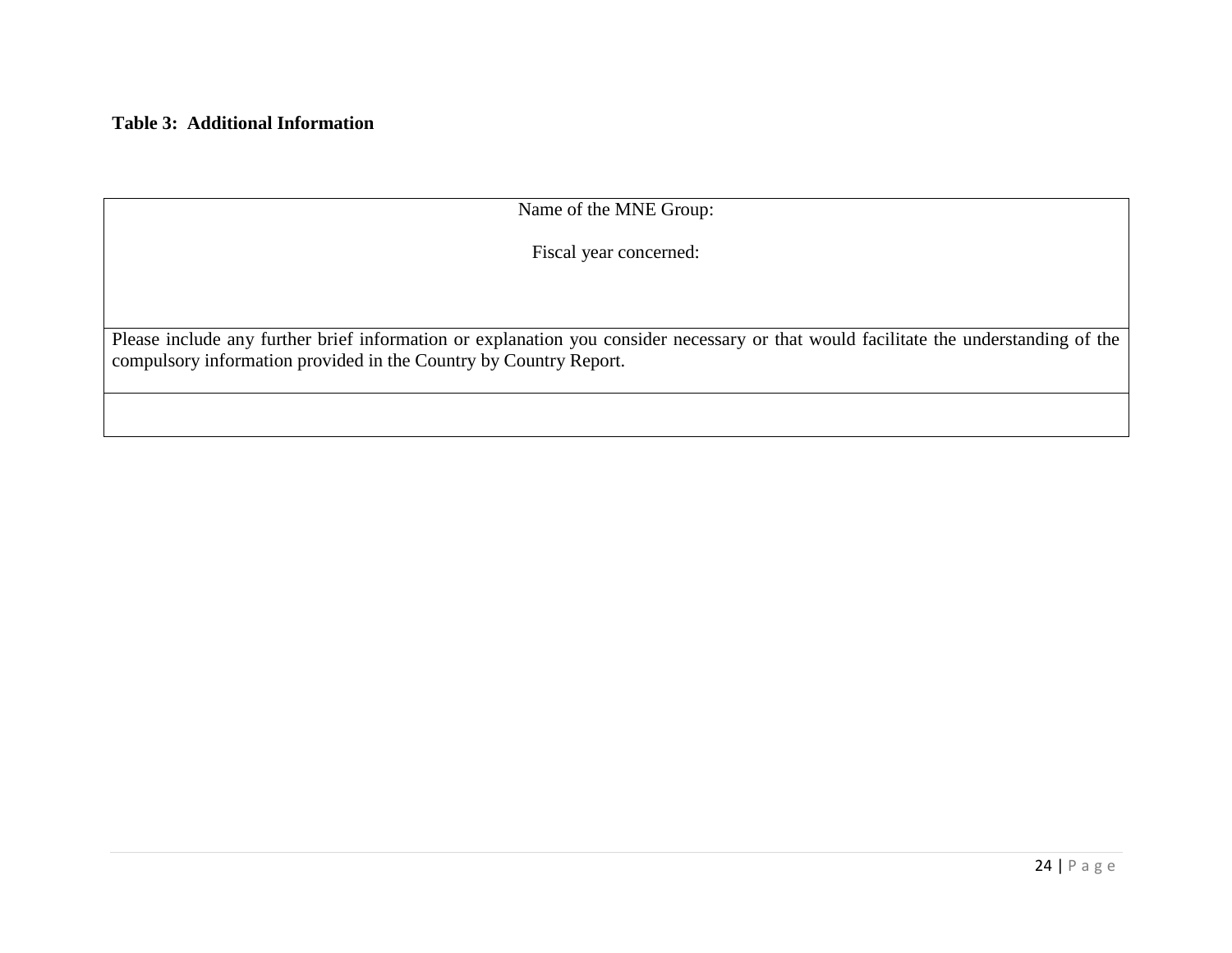### **Annex IV**

#### **Specific instructions for Tables produced in Annex III of this Guidance**

#### **Table 1: Overview of allocation of income, taxes and business activities by tax jurisdiction**

**Tax Jurisdiction:** In the first column of the template, the Reporting MNE should list all of the tax jurisdictions in which Constituent Entities of the MNE group are resident for tax purposes. A tax jurisdiction is defined as a State as well as a non-State jurisdiction which has fiscal autonomy. A separate line should be included for all Constituent Entities in the MNE group deemed by the Reporting MNE not to be resident in any tax jurisdiction for tax purposes. Where a Constituent Entity is resident in more than one tax jurisdiction, the applicable tax treaty tie breaker should be applied to determine the tax jurisdiction of residence. Where no applicable tax treaty exists, the Constituent Entity should be reported in the tax jurisdiction of the Constituent Entity's place of effective management. The place of effective management should be determined in accordance with the provisions of Article 4 of the OECD Model Tax Convention and its accompanying Commentary.

**Revenues:** In the three columns of the template under the heading Revenues, the reporting MNE should report the following information: (i) the sum of revenues of all the Constituent Entities of the MNE group in the relevant tax jurisdiction generated from transactions with associated enterprises; (ii) the sum of revenues of all the Constituent Entities of the MNE group in the relevant tax jurisdiction generated from transactions with independent parties; and (iii) the total of (i) and (ii). Revenues should include revenues from sales of inventory and properties, services, royalties, interest, premiums and any other amounts. Revenues should exclude payments received from other Constituent Entities that are treated as dividends in the payor's tax jurisdiction.

**Profit (Loss) Before Income Tax:** In the fifth column of the template, the Reporting MNE should report the sum of the profit (loss) before income tax for all the Constituent Entities resident for tax purposes in the relevant tax jurisdiction. The profit (loss) before income tax should include all extraordinary income and expense items.

**Income Tax Paid (on Cash Basis)**: In the sixth column of the template, the Reporting MNE should report the total amount of income tax actually paid during the relevant fiscal year by all the Constituent Entities resident for tax purposes in the relevant tax jurisdiction. Taxes paid should include cash taxes paid by the Constituent Entity to the residence tax jurisdiction and to all other tax jurisdictions. Taxes paid should include withholding taxes paid by other entities (associated enterprises and independent enterprises) with respect to payments to the Constituent Entity. Thus, if company A resident in tax jurisdiction A earns interest in tax jurisdiction B, the tax withheld in tax jurisdiction B should be reported by company A.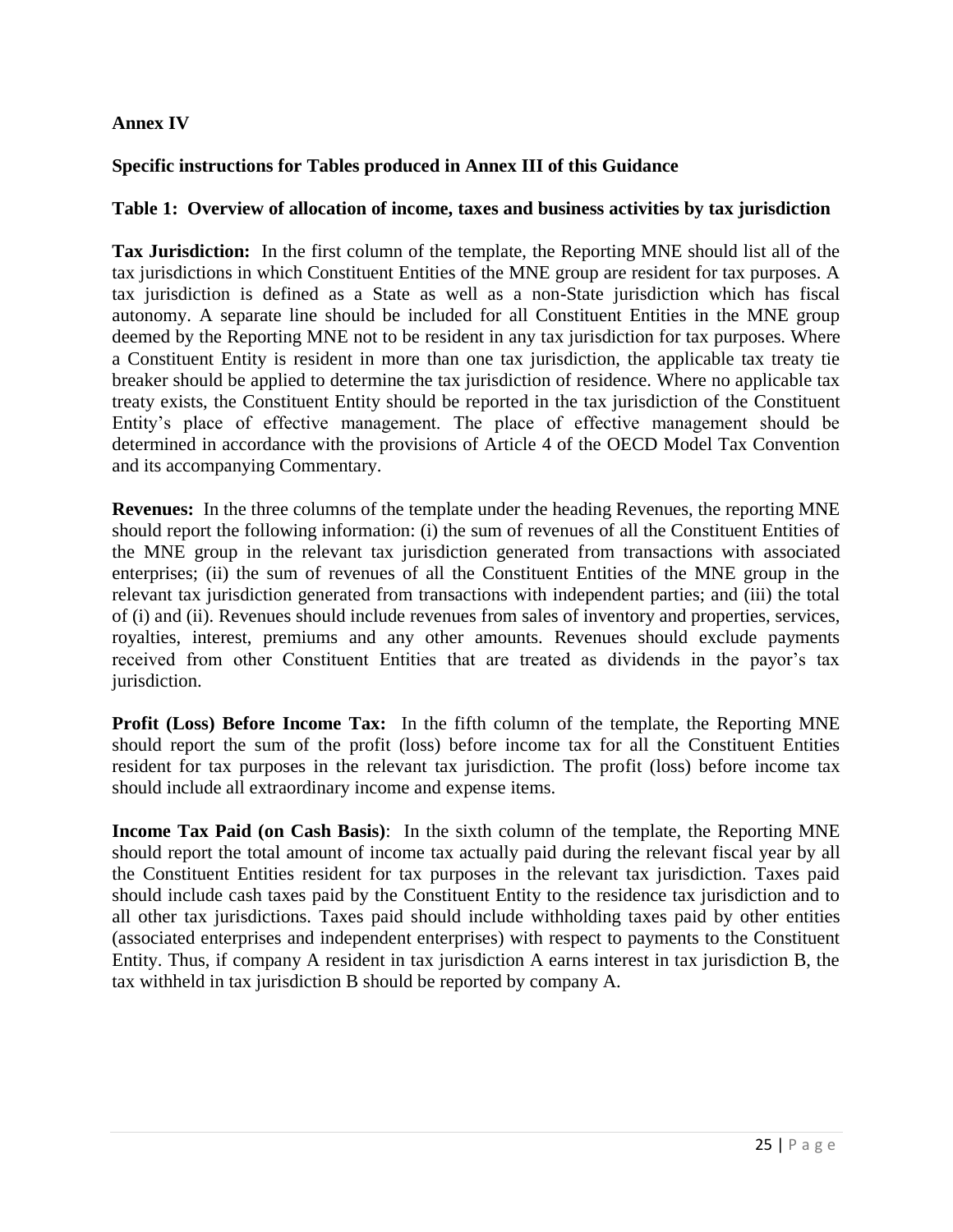**Income Tax Accrued (Current year)**: In the seventh column of the template, the Reporting MNE should report the sum of the accrued current tax expense recorded on taxable profits or losses of the year of reporting of all the Constituent Entities resident for tax purposes in the relevant tax jurisdiction. The current tax expense should reflect only operations in the current year and should not include deferred taxes or provisions for uncertain tax liabilities.

**Stated capital:** In the eighth column of the template, the Reporting MNE should report the sum of the stated capital of all the Constituent Entities resident for tax purposes in the relevant tax jurisdiction. With regard to permanent establishments, the stated capital should be reported by the legal entity of which it is a permanent establishment unless there is a defined capital requirement in the permanent establishment tax jurisdiction for regulatory purposes.

**Accumulated earnings**: In the ninth column of the template, the Reporting MNE should report the sum of the total accumulated earnings of all the Constituent Entities resident for tax purposes in the relevant tax jurisdiction as of the end of the year. With regard to permanent establishments, accumulated earnings should be reported by the legal entity of which it is a permanent establishment.

**Number of Employees**: In the tenth column of the template, the Reporting MNE should report the total number of employees on a full-time equivalent (FTE) basis of all the Constituent Entities resident for tax purposes in the relevant tax jurisdiction. The number of employees may be reported as of the year-end, on the basis of average employment levels for the year, or on any other basis consistently applied across tax jurisdictions and from year to year. For this purpose, independent contractors participating in the ordinary operating activities of the Constituent Entity may be reported as employees. Reasonable rounding or approximation of the number of employees is permissible, providing that such rounding or approximation does not materially distort the relative distribution of employees across the various tax jurisdictions. Consistent approaches should be applied from year to year and across entities.

**Tangible Assets other than Cash and Cash Equivalents**: In the eleventh column of the template, the Reporting MNE should report the sum of the net book values of tangible assets of all the Constituent Entities resident for tax purposes in the relevant tax jurisdiction. With regard to permanent establishments, assets should be reported by reference to the tax jurisdiction in which the permanent establishment is situated. Tangible assets for this purpose do not include cash or cash equivalents, intangibles, or financial assets.